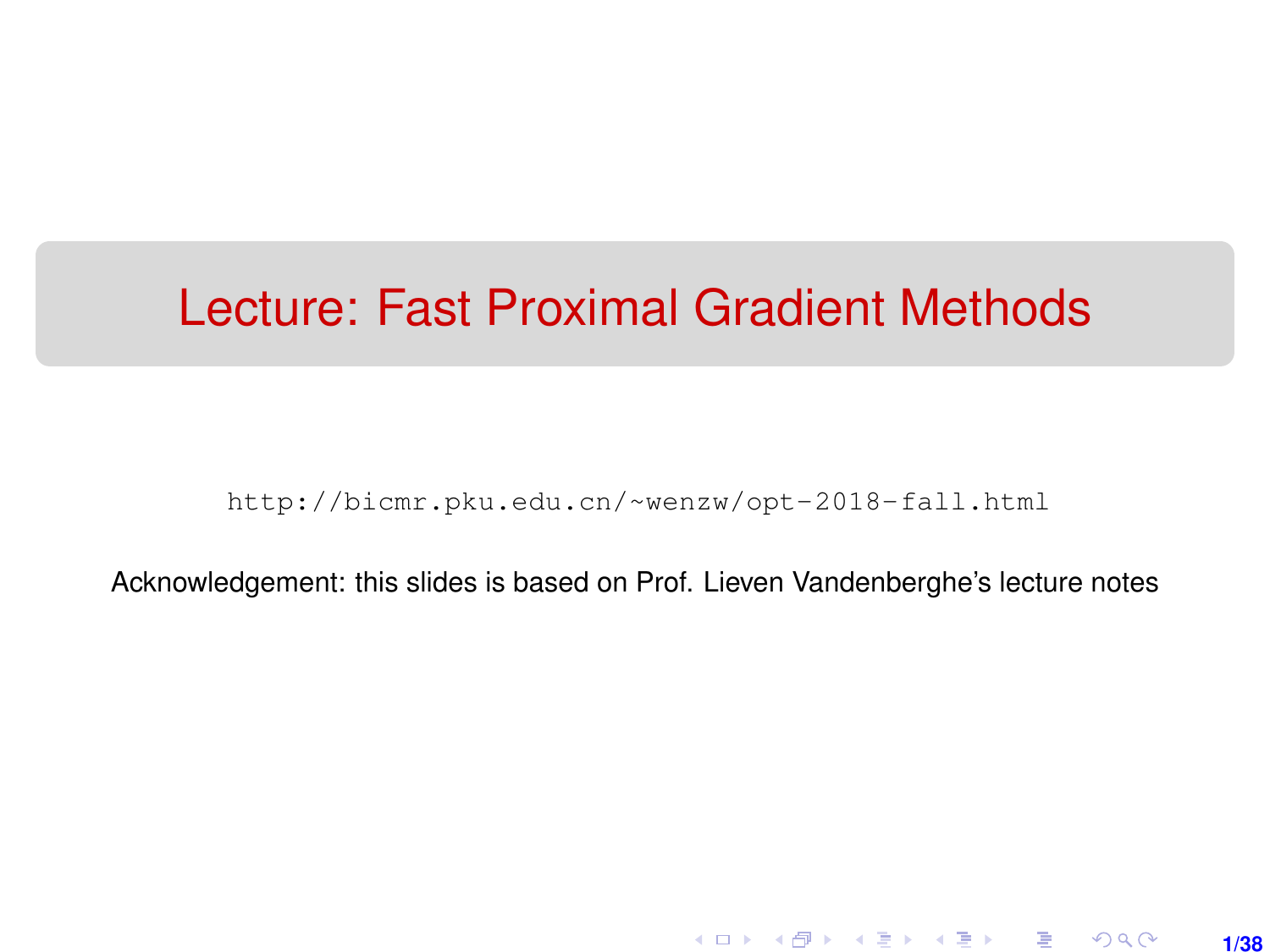# <span id="page-1-0"></span>**Outline**

### [fast proximal gradient method \(FISTA\)](#page-1-0)

### [FISTA with line search](#page-15-0)

- [FISTA as descent method](#page-22-0)
- [Nesterov's second method](#page-25-0)
- **[Proof by estimating sequence](#page-32-0)**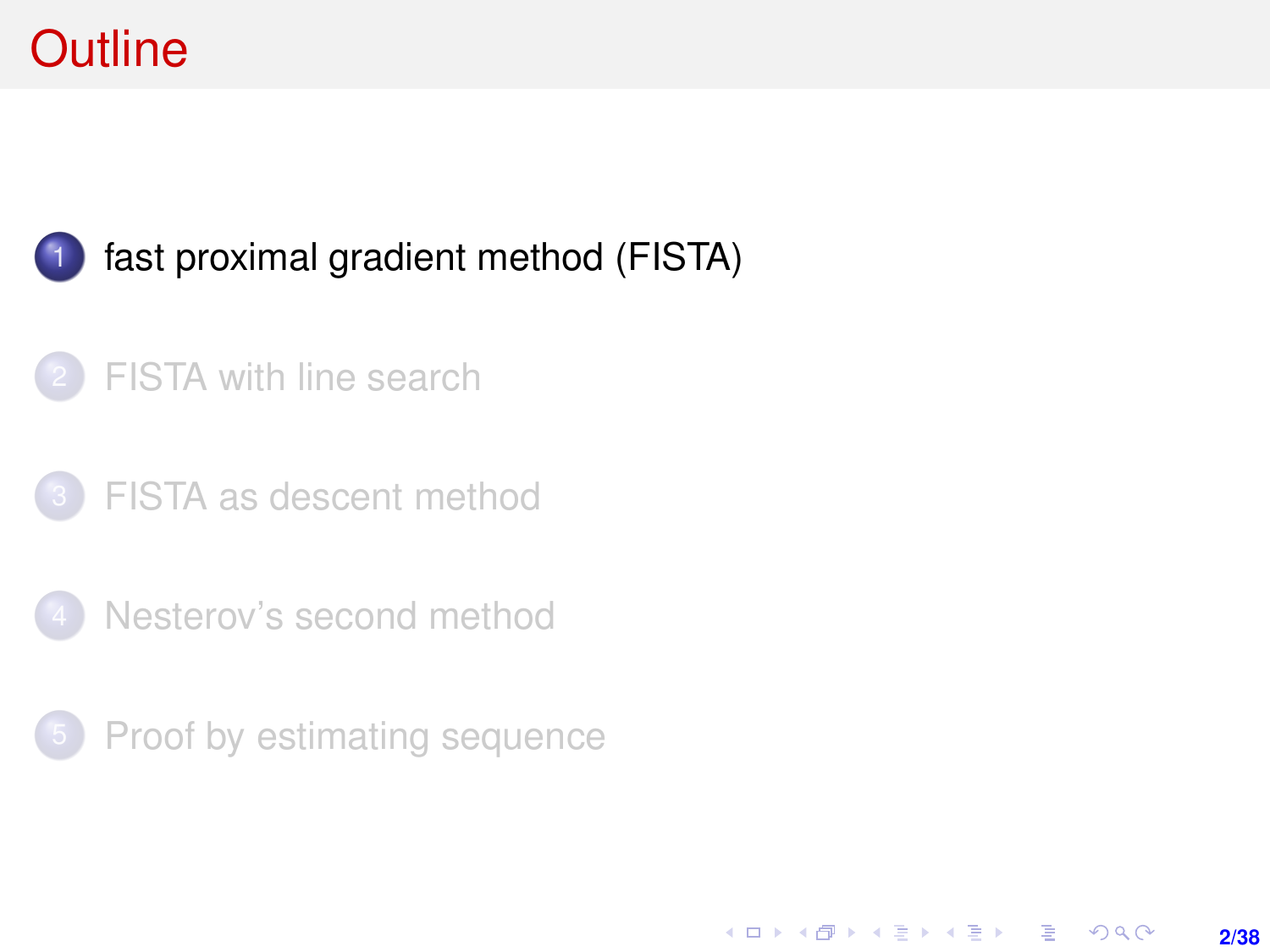# Fast (proximal) gradient methods

- Nesterov (1983, 1988, 2005): three projection methods with 1/*k* 2 convergence rate
- Beck & Teboulle (2008): FISTA, a proximal gradient version of Nesterov's 1983 method
- Nesterov (2004 book), Tseng (2008): overview and unified analysis of fast gradient methods
- several recent variations and extensions

#### **this lecture**

FISTA and Nesterov's 2nd method (1988) as presented by Tseng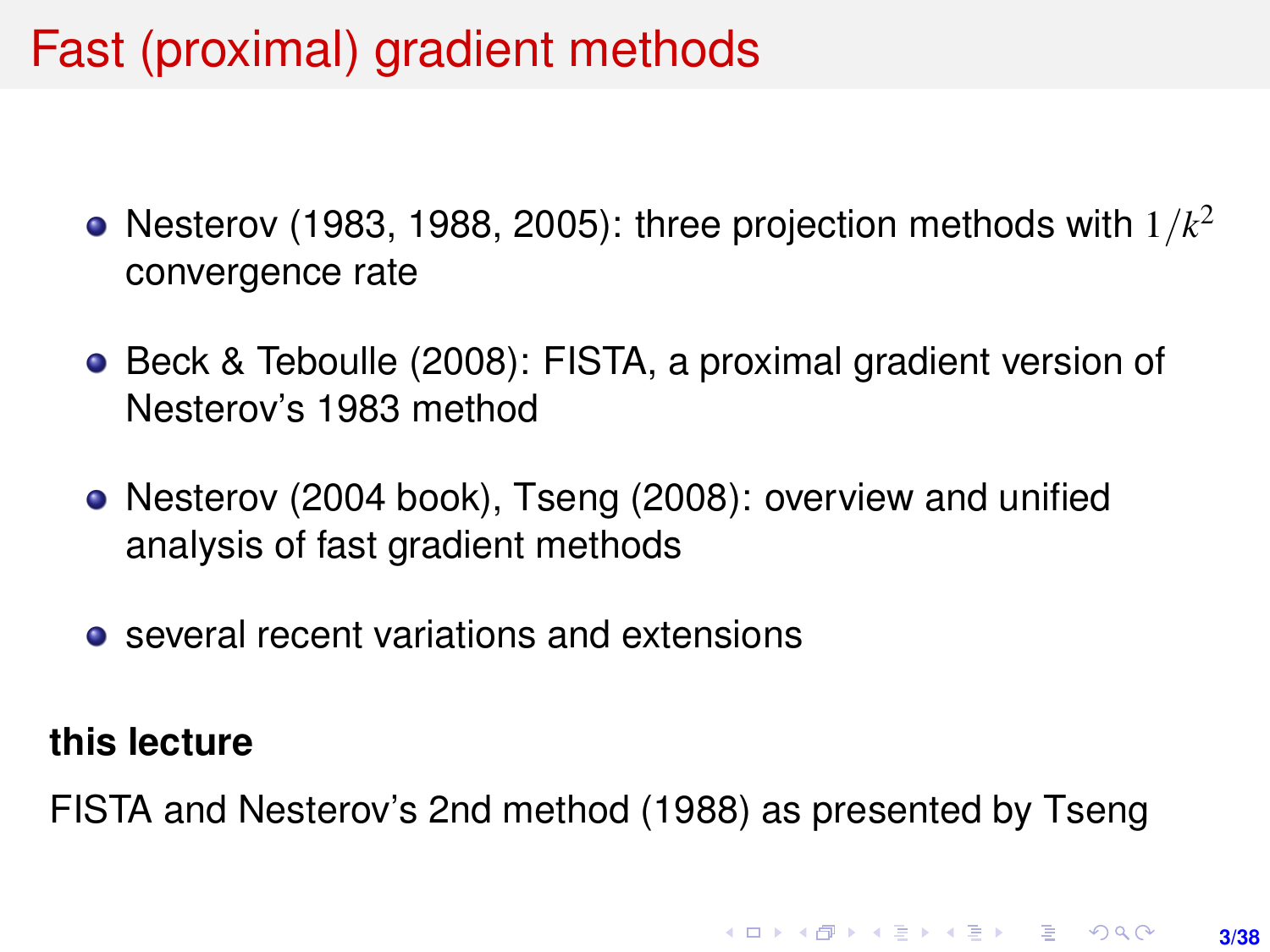# <span id="page-3-0"></span>FISTA (basic version)

$$
minimize \t f(x) = g(x) + h(x)
$$

- $g$  convex, differentiable, with  $dom g = \mathbb{R}^n$
- *h* closed, convex, with inexpensive prox<sub>th</sub> oprator

**algorithm:** choose any  $x^{(0)} = x^{(-1)}$ ; for  $k \geq 1$ , repeat the steps

$$
y = x^{(k-1)} + \frac{k-2}{k+1} (x^{(k-1)} - x^{(k-2)})
$$

$$
x^{(k)} = \text{prox}_{t_k h}(y - t_k \nabla g(y))
$$

- $\bullet$  step size  $t_k$  fixed or determined by line search
- acronym stands for 'Fast Iterative Shrinkage-Thresholding Algorithm'**KORKAR KERKER E VOOR**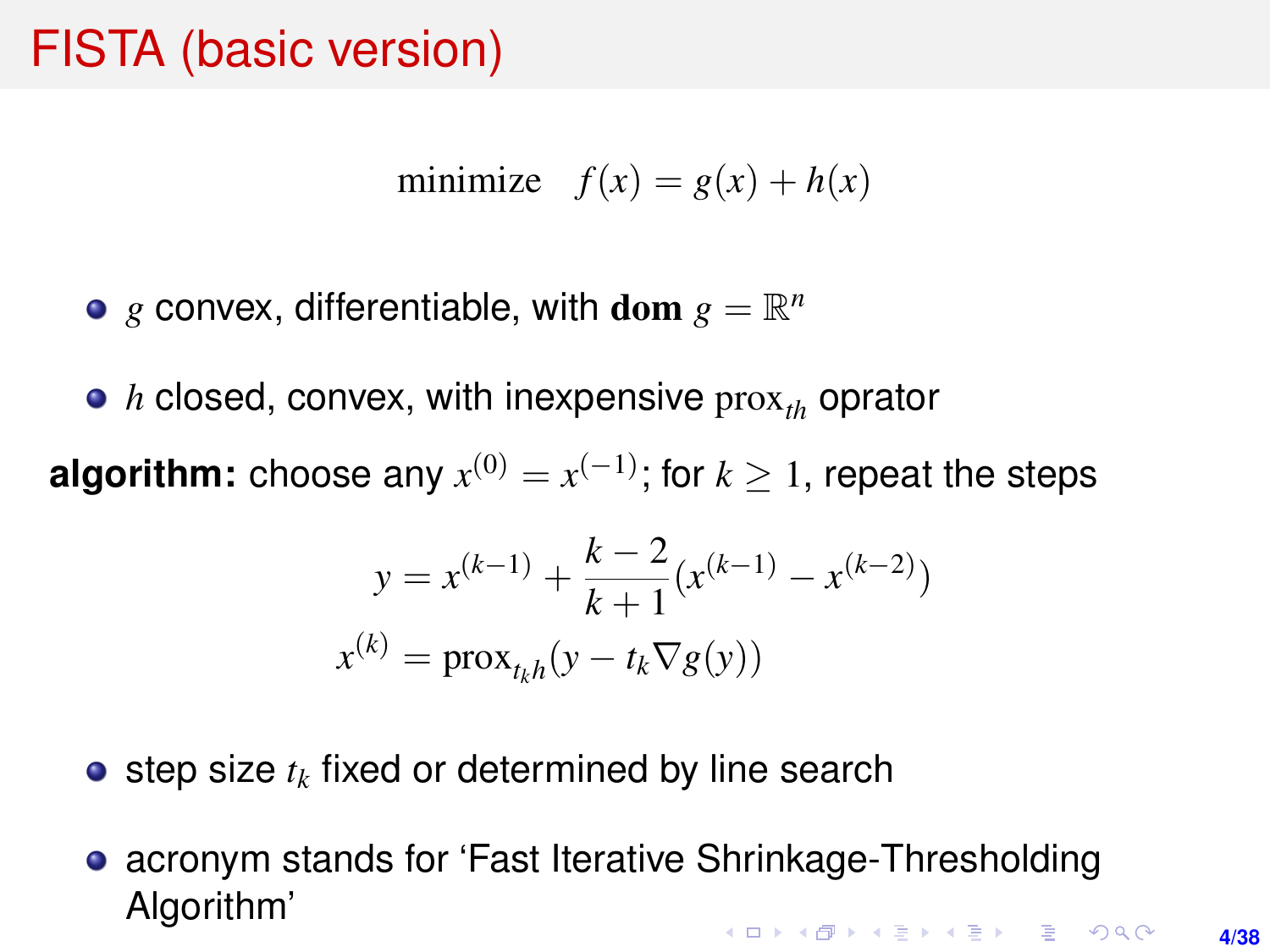### Interpretation

- first iteration ( $k=1$ ) is a proximal gradient step at  $y=x^{(0)}$
- next iterations are proximal gradient steps at extrapolated points *y*



note: *x* (*k*) is feasible (in dom *h*); *y* may be outside dom *h*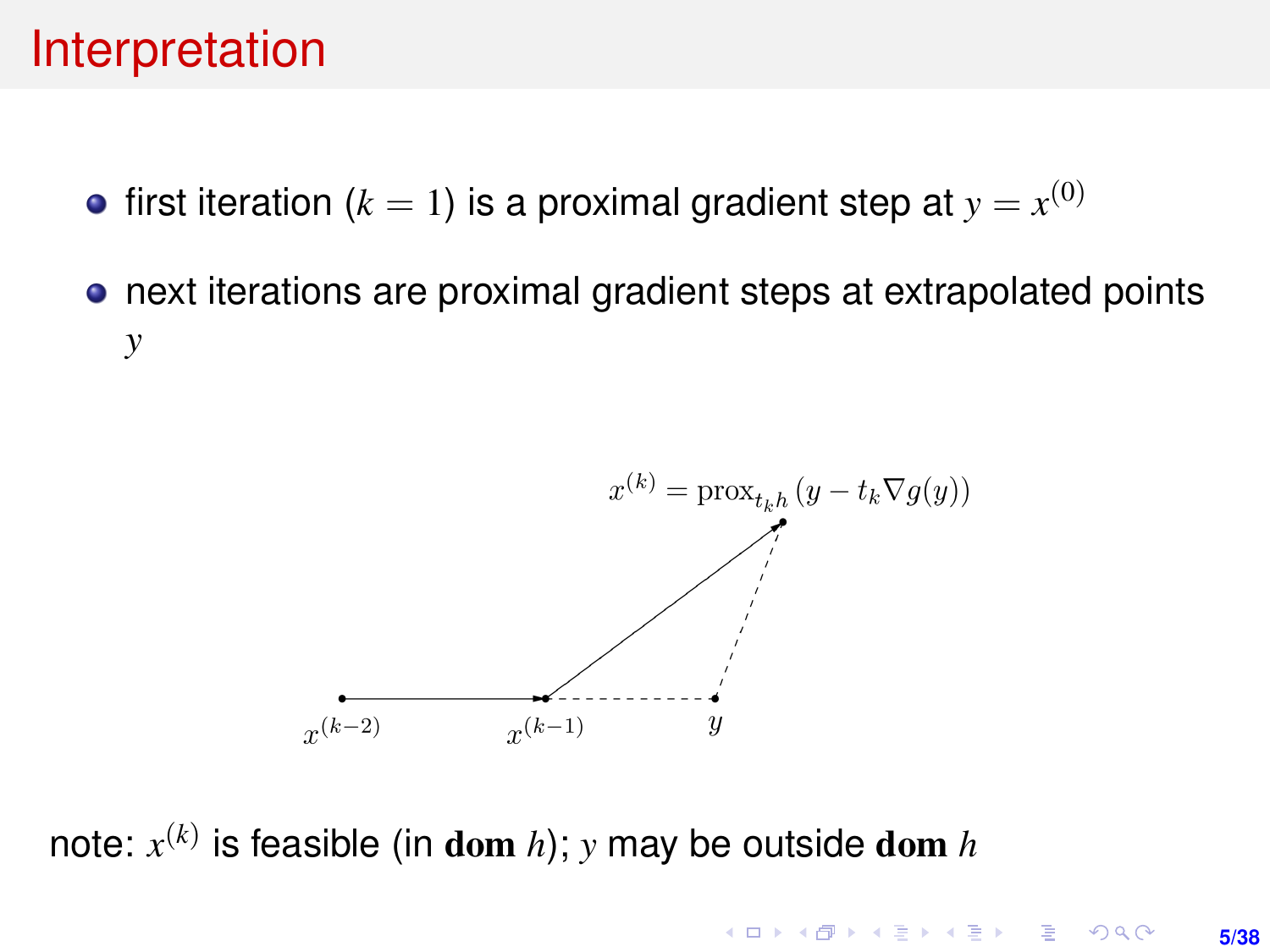# Example

$$
\text{minimize} \quad \log \sum_{i=1}^{m} \exp(a_i^T x + b_i)
$$

randomly generated data with  $m = 2000$ ,  $n = 1000$ , same fixed step size

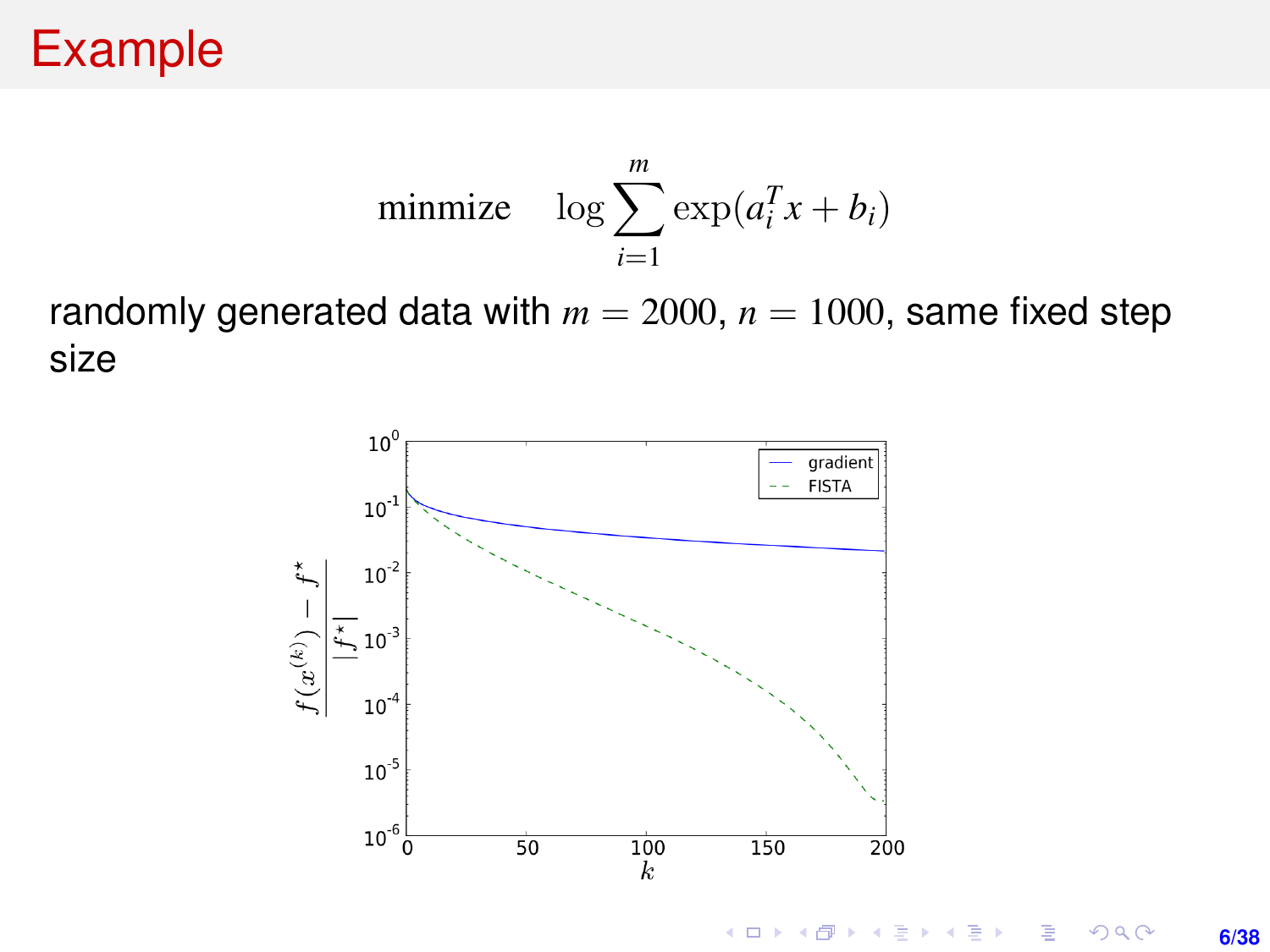### <span id="page-6-0"></span>another instance



FISTA is not a descent method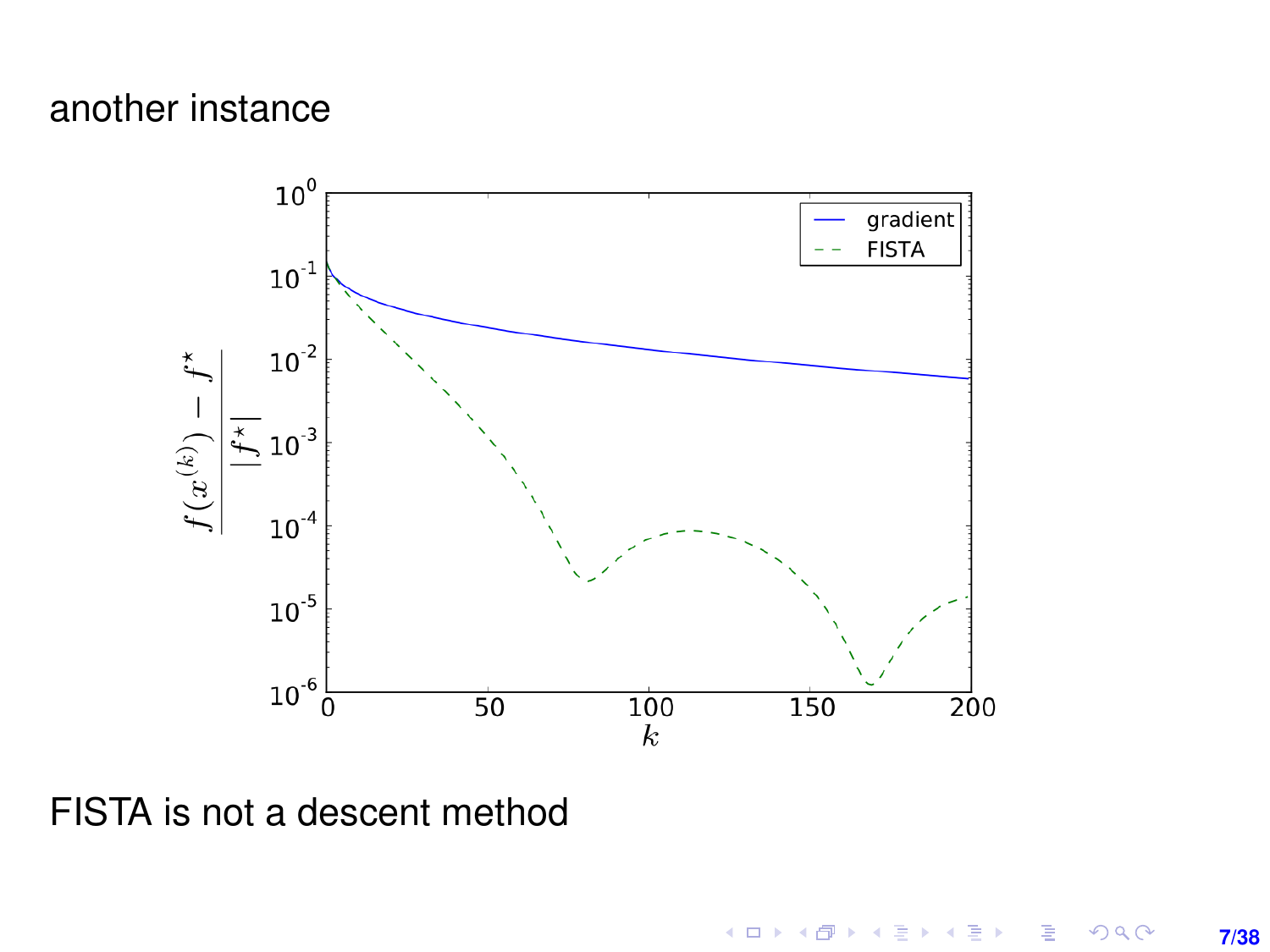# Convergence of FISTA

#### **assumptions**

*g* convex with dom  $g = \mathbb{R}^n$ ;  $\nabla g$  Lipschitz continuous with constant *L*:

$$
\|\nabla g(x) - \nabla g(y)\|_2 \le L\|x - y\|_2 \qquad \forall x, y
$$

- *h* is closed and convex (so that  $prox_{th}(u)$  is well defined)
- optimal value *f* ∗ is finite and attained at *x* ∗ (not necessarily unique)

 $\,$  convergence result:  $f(x^{(k)}) - f^*$  decreases at least as fast as  $1/k^2$ 

- with fixed step size  $t_k = 1/L$
- with suitable line search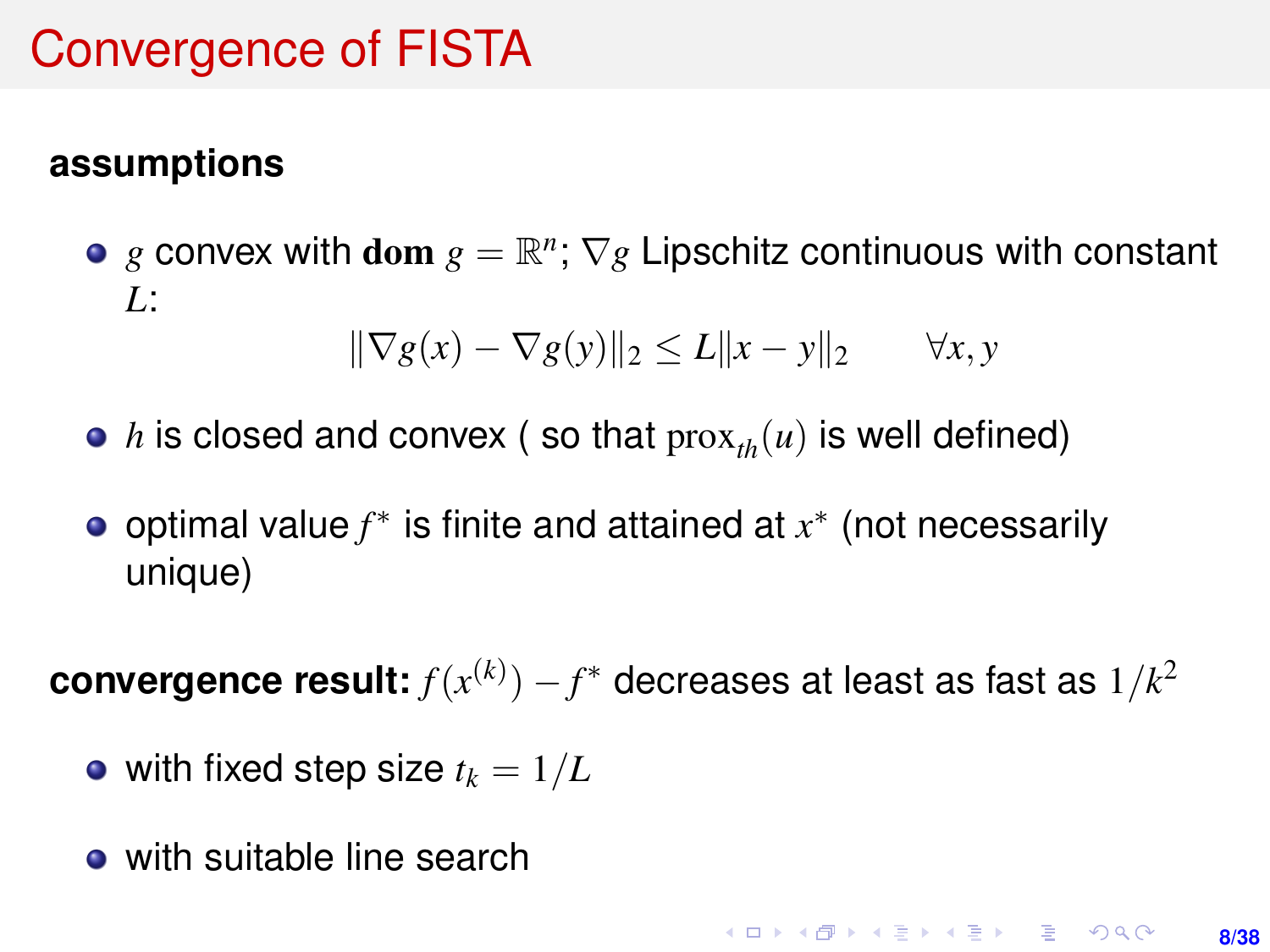### Reformulation of FISTA

<span id="page-8-0"></span>define  $\theta_k = 2/(k+1)$  and introduce an intermediate variable  $v^{(k)}$ 

**algorithm**: choose  $x^{(0)} = v^{(0)}$ ; for  $k \geq 1$ , repeat the steps

$$
y = (1 - \theta_k)x^{(k-1)} + \theta_k v^{(k-1)}
$$
  

$$
x^{(k)} = \text{prox}_{t_k h}(y - t_k \nabla g(y))
$$
  

$$
v^{(k)} = x^{(k-1)} + \frac{1}{\theta_k}(x^{(k)} - x^{(k-1)})
$$

substituting expression for *v* (*k*) in formula for *y* gives FISTA of page [4](#page-3-0)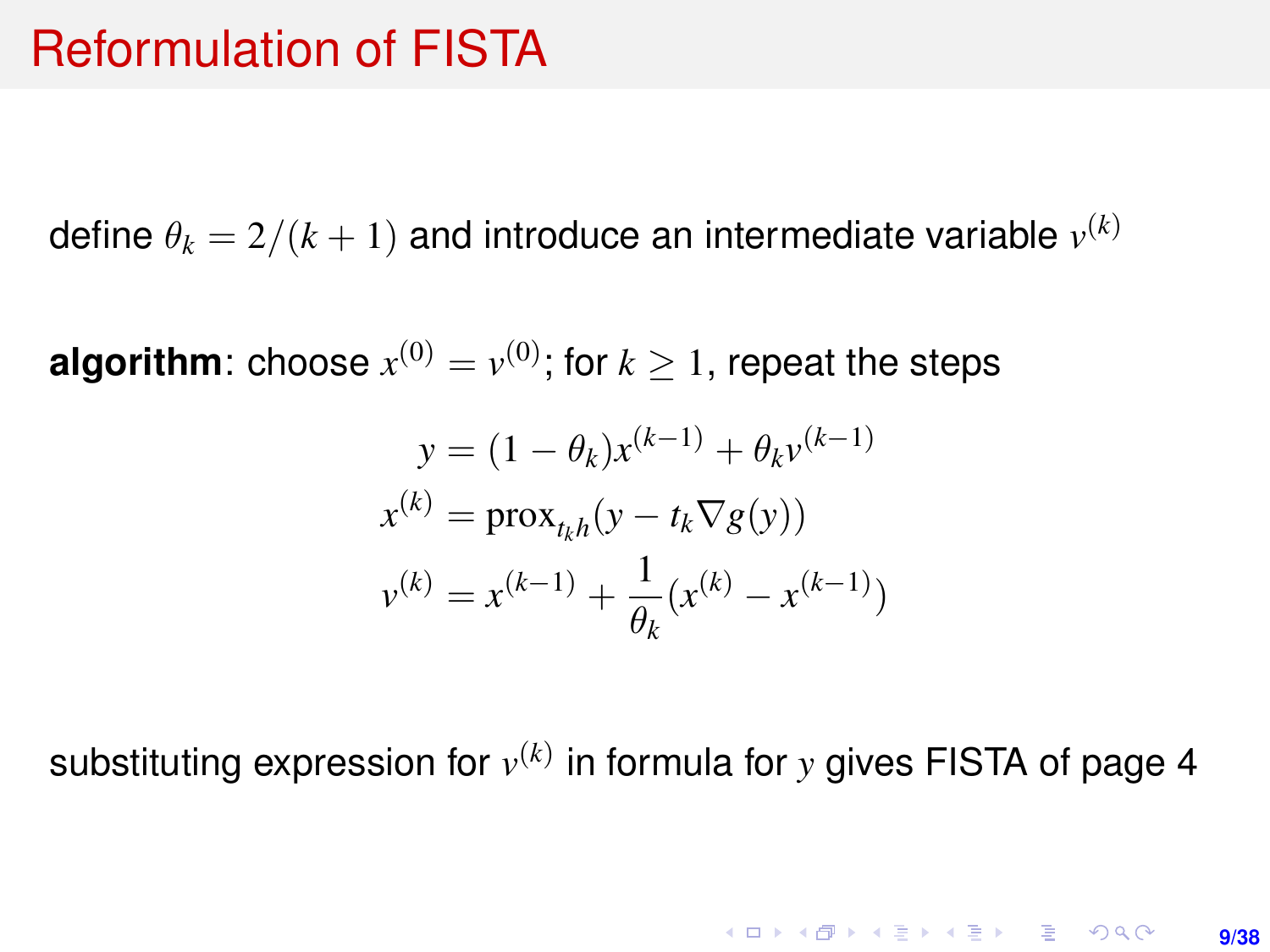### Important inequalities

<span id="page-9-0"></span>**choice of**  $\theta_k$ **:** the sequence  $\theta_k = 2/(k+1)$  satisfies  $\theta_1 = 1$  and

$$
\frac{1-\theta_k}{\theta_k^2} \le \frac{1}{\theta_{k-1}^2}, \qquad k \ge 2
$$

#### **upper bound on** *g* **from Lipschitz property**

$$
g(u) \le g(z) + \nabla g(z)^T (u - z) + \frac{L}{2} ||u - z||_2^2 \quad \forall u, z
$$

#### **upper bound on** *h* **from definition of prox-operator**

$$
h(u) \leq h(z) + \frac{1}{t}(w - u)^T (u - z) \qquad \forall w, \ u = \text{prox}_{th}(w), \ z
$$

Note  $\min_u th(u) + \frac{1}{2} ||u - w||_2^2$  gives  $0 ∈ t∂h(u) + (u - w)$  gives 0 ∈ *t* $\partial h(u) + (u - \overline{w})$ . Hence,  $\frac{1}{t}(w - u) \in \partial h(u)$ .

> **KORKARK A BIK BIKA A GA A GA A GA A BIKA A BIKA A BIKA A BIKA A BIKA A BIKA A BIKA A BIKA A BIKA A BIKA A BIKA 10/38**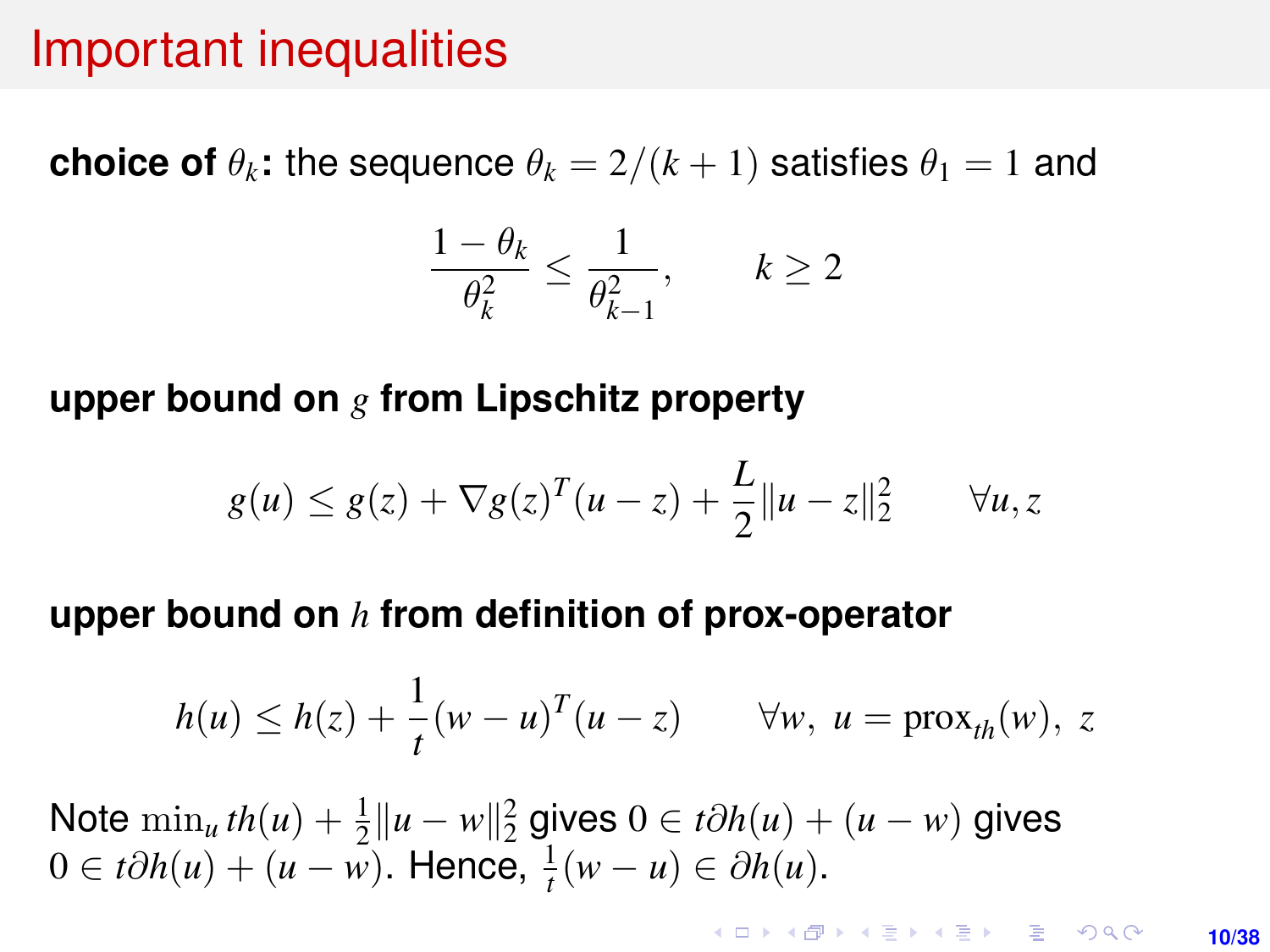### Progress in one iteration

<span id="page-10-0"></span>define 
$$
x = x^{(i-1)}, x^+ = x^{(i)}, v = v^{(i-1)}, v^+ = v^{(i)}, t = t_i, \theta = \theta_i
$$

• upper bound from Lipschitz property: if  $0 < t < 1/L$ 

$$
g(x^{+}) \le g(y) + \nabla g(y)^{T}(x^{+} - y) + \frac{1}{2t}||x^{+} - y||_{2}^{2}
$$
 (1)

upper bound from definition of prox-operator:

$$
h(x^{+}) \leq h(z) + \nabla g(y)^{T} (z - x^{+}) + \frac{1}{t} (x^{+} - y)^{T} (z - x^{+}) \quad \forall z
$$

• add the upper bounds and use convexity of  $g$ 

$$
f(x^{+}) \le f(z) + \frac{1}{t}(x^{+} - y)^{T}(z - x^{+}) + \frac{1}{2t}||x^{+} - y||_{2}^{2} \quad \forall z
$$

**KORKARK KERKER DRAM 11/38**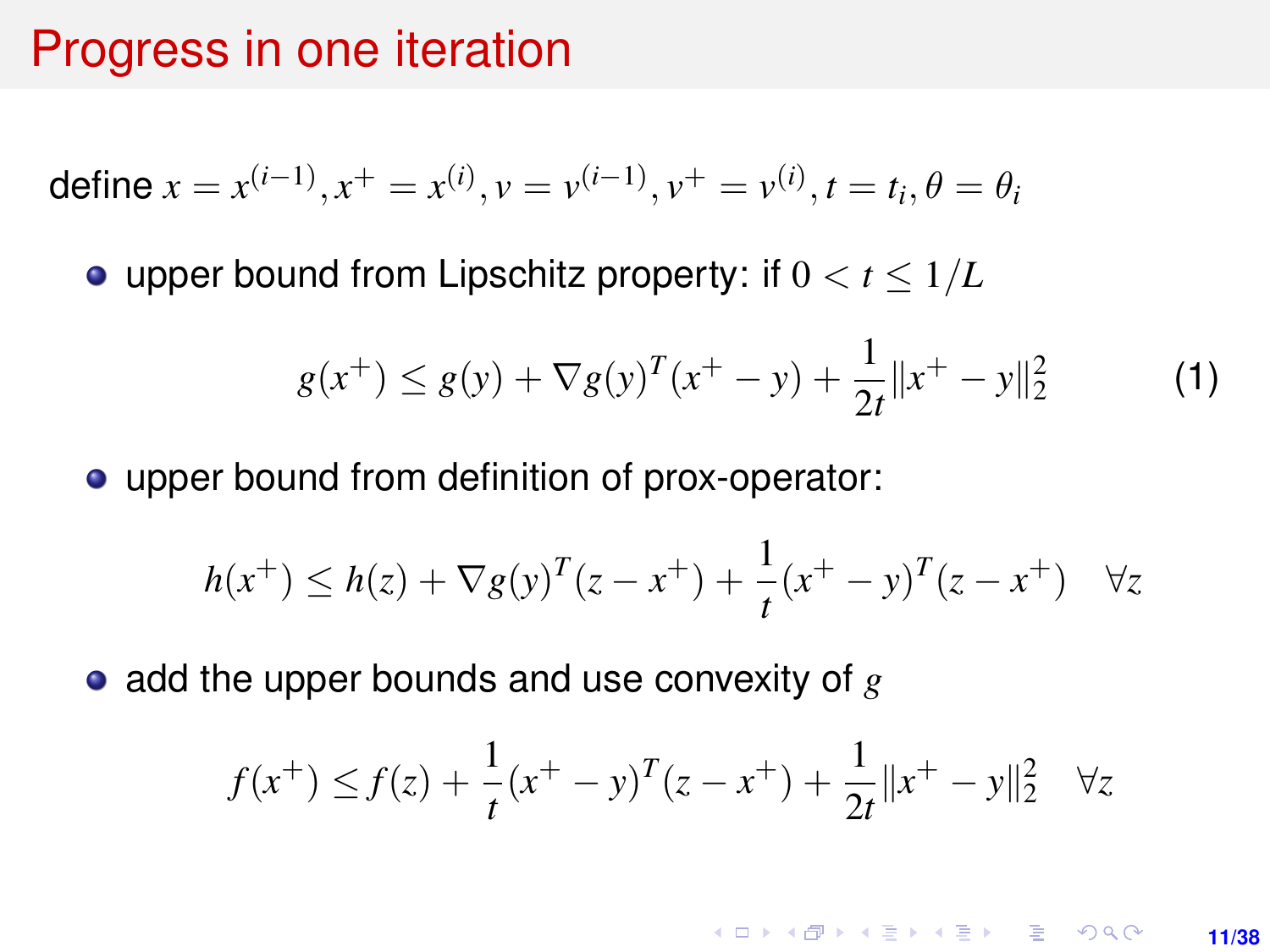<span id="page-11-0"></span>make convex combination of upper bounds for  $z = x$  and  $z = x^*$ 

$$
f(x^{+}) - f^{*} - (1 - \theta)(f(x) - f^{*})
$$
  
=  $f(x^{+}) - \theta f^{*} - (1 - \theta)f(x)$   

$$
\leq \frac{1}{t}(x^{+} - y)^{T}(\theta x^{*} + (1 - \theta)x - x^{+}) + \frac{1}{2t}||x^{+} - y||_{2}^{2}
$$
  
=  $\frac{1}{2t} (||y - (1 - \theta)x - \theta x^{*}||_{2}^{2} - ||x^{+} - (1 - \theta)x - \theta x^{*}||_{2}^{2})$   
=  $\frac{\theta^{2}}{2t} (||v - x^{*}||_{2}^{2} - ||v^{+} - x^{*}||_{2}^{2})$ 

**conclusion:** if the inequality (1) holds at iteration *i*, then

$$
\frac{t_i}{\theta_i^2} \left( f(x^{(i)}) - f^* \right) + \frac{1}{2} \| v^{(i)} - x^* \|_2^2
$$
\n
$$
\leq \frac{(1 - \theta_i)t_i}{\theta_i^2} \left( f(x^{(i-1)}) - f^* \right) + \frac{1}{2} \| v^{(i-1)} - x^* \|_2^2
$$
\n(2)

K ロ ▶ K @ ▶ K 할 ▶ K 할 ▶ 이 할 → 9 Q @ **12/38**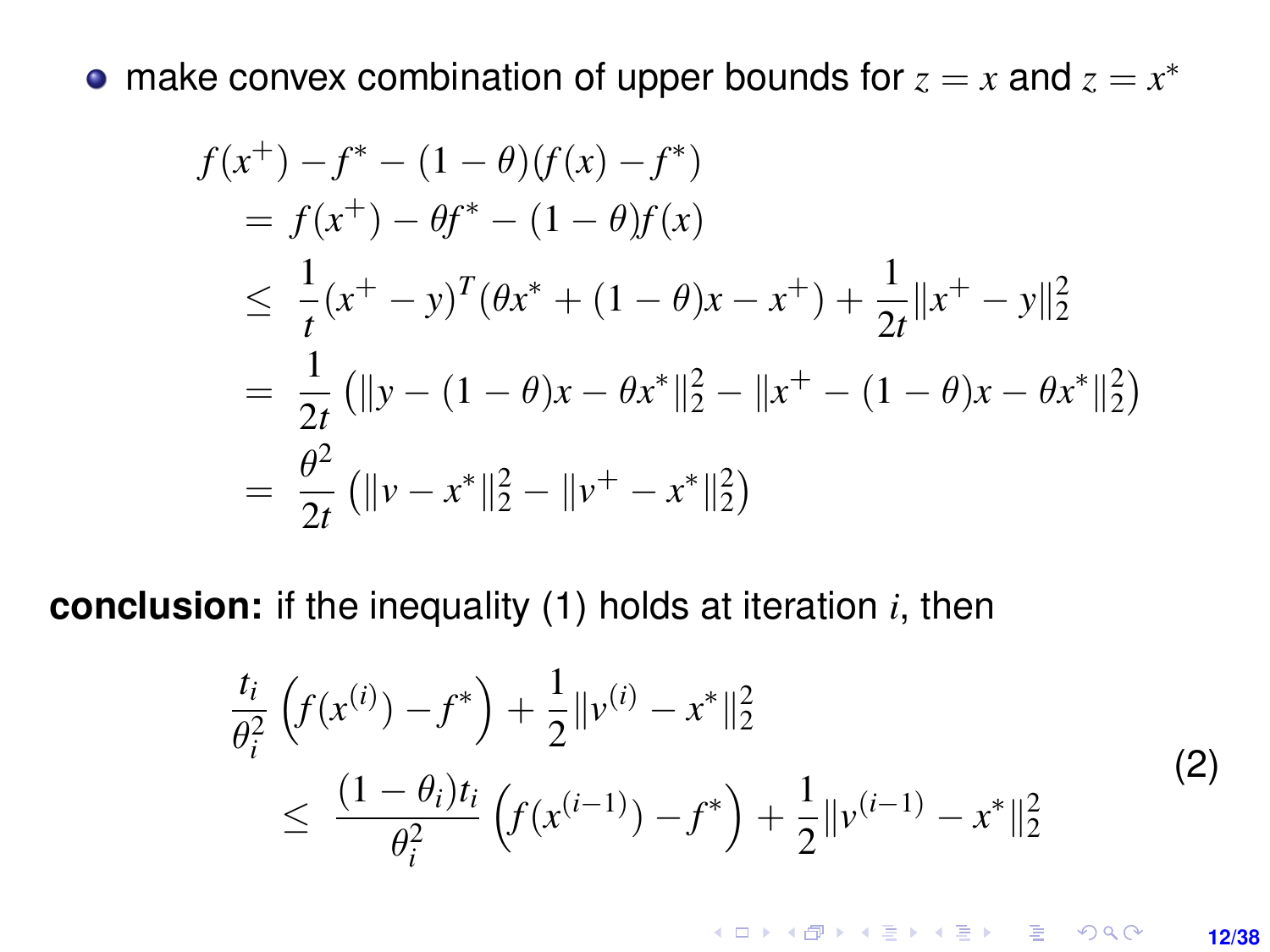### Analysis for fixed step size

take  $t_i = t = 1/L$  and apply (2) recursively, using  $(1 - \theta_i)/\theta_i^2 \leq 1/\theta_{i-1}^2;$ 

$$
\frac{t}{\theta_k^2} \left( f(x^{(k)}) - f^* \right) + \frac{1}{2} \| v^{(k)} - x^* \|_2^2
$$
\n
$$
\leq \frac{(1 - \theta_1)t}{\theta_1^2} \left( f(x^{(0)}) - f^* \right) + \frac{1}{2} \| v^{(0)} - x^* \|_2^2
$$
\n
$$
= \frac{1}{2} \| x^{(0)} - x^* \|_2^2
$$

therefore

$$
f(x^{(k)}) - f^* \le \frac{\theta_k^2}{2t} \|x^{(0)} - x^*\|_2^2 = \frac{2L}{(k+1)^2} \|x^{(0)} - x^*\|_2^2
$$

**conclusion:** reaches  $f(x^{(k)}) - f^* \leq \epsilon$  after  $\mathcal{O}(1/\sqrt{\epsilon})$  iterations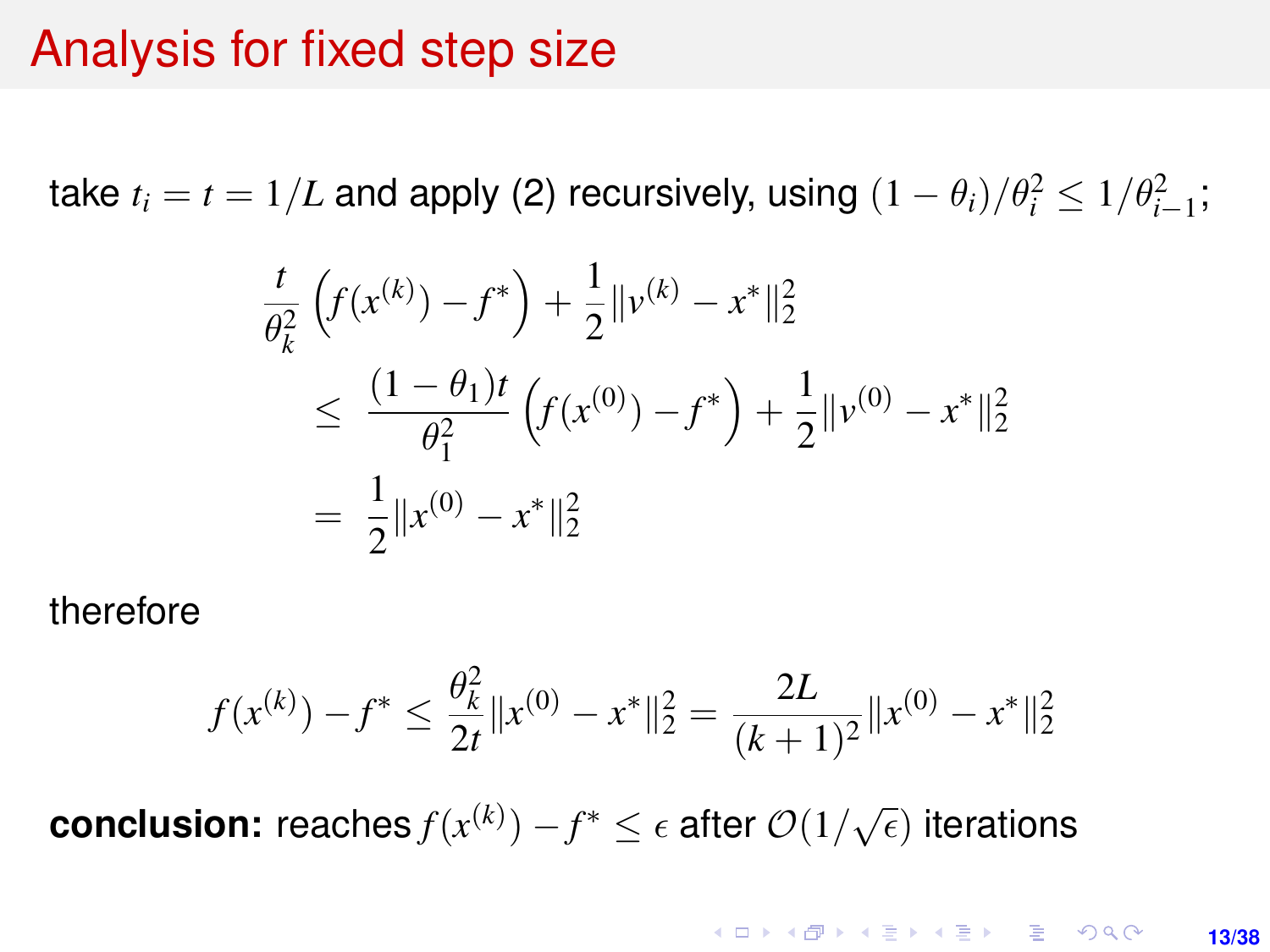### <span id="page-13-0"></span>Example: quadratic program with box constraints

minimize  $(1/2)x^T Ax + b^T x$ subject to  $0 \le x \le 1$ 



 $n = 3000$ ; fixed step size  $t = 1/\lambda_{\text{max}}(A)$  $\Rightarrow$  $299$ **14/38**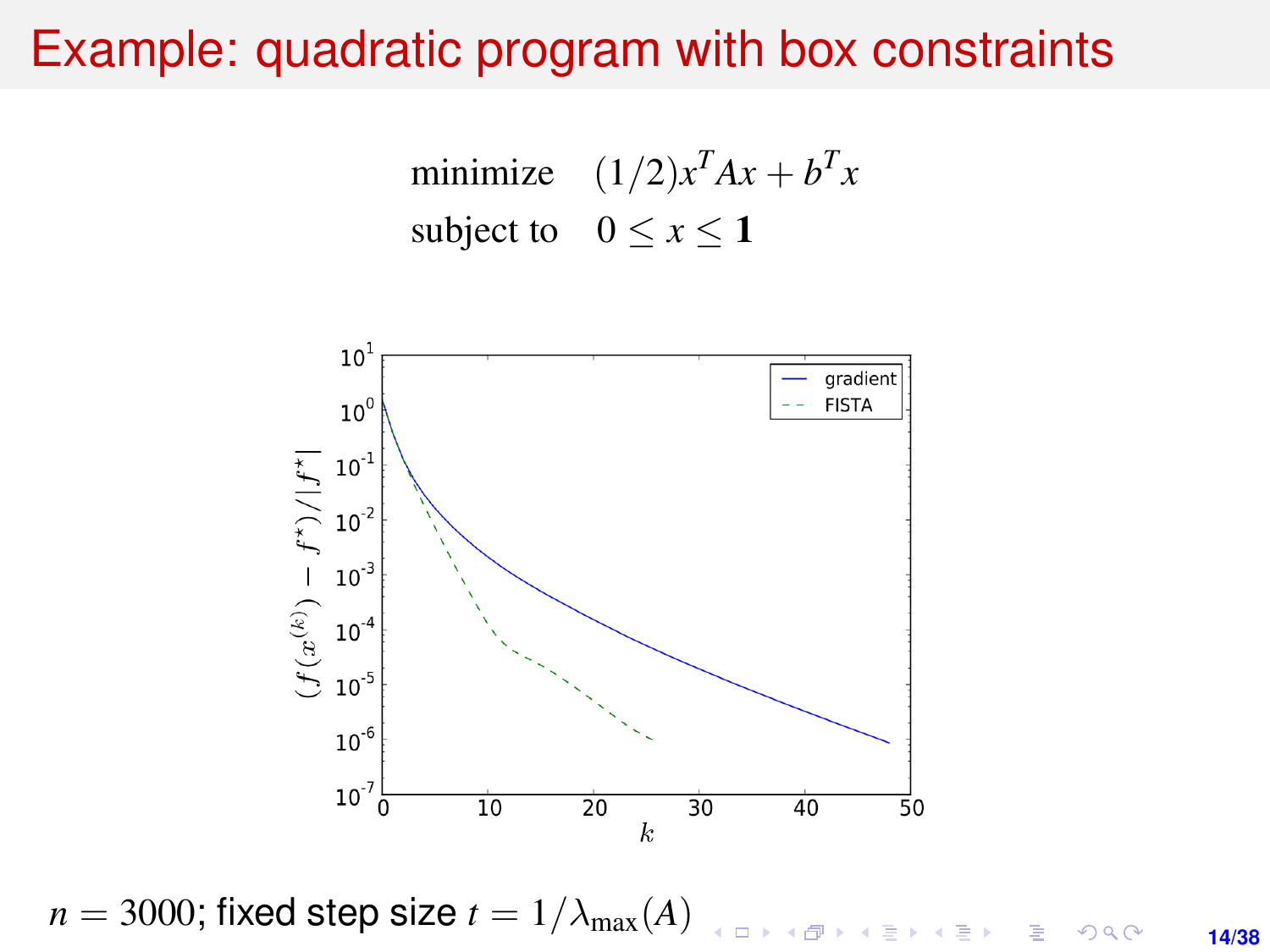### <span id="page-14-0"></span>1-norm regularized least-squares

minimize 
$$
\frac{1}{2} ||Ax - b||_2^2 + ||x||_1
$$



**15/38** rando[m](#page-37-0)ly generated  $A \in \mathbb{R}^{2000 \times 1000}$  $A \in \mathbb{R}^{2000 \times 1000}$  $A \in \mathbb{R}^{2000 \times 1000}$ ; st[ep](#page-13-0)  $t_k = 1/L$  $t_k = 1/L$  $t_k = 1/L$  $t_k = 1/L$  $t_k = 1/L$  $t_k = 1/L$  $t_k = 1/L$  [wit](#page-37-0)[h](#page-0-0)  $L = \lambda_{\max}(A^TA)$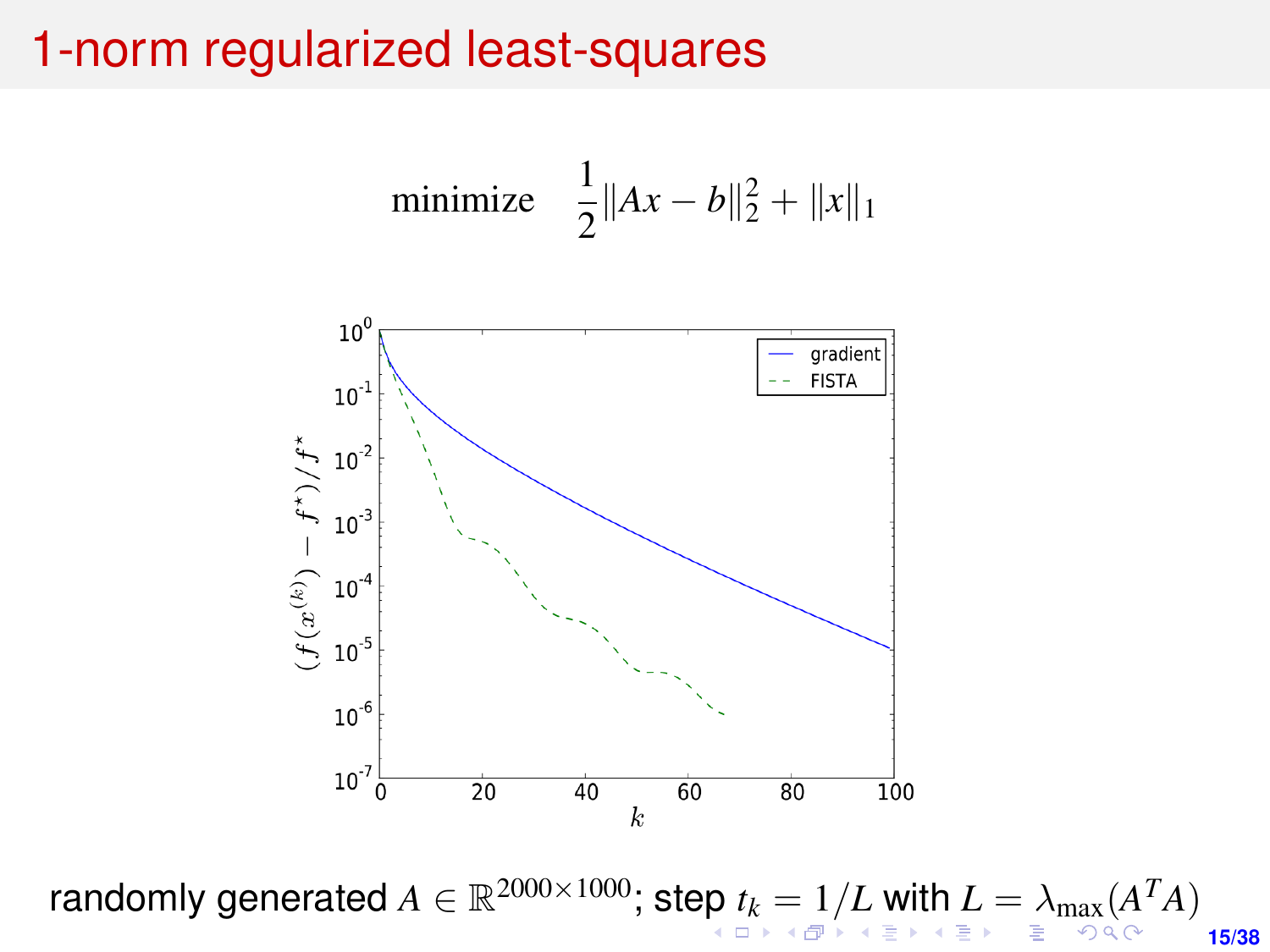# <span id="page-15-0"></span>**Outline**



### 2 [FISTA with line search](#page-15-0)

- [FISTA as descent method](#page-22-0)
- [Nesterov's second method](#page-25-0)
- **[Proof by estimating sequence](#page-32-0)**

**16/38**

KO KARK KEK LE KORA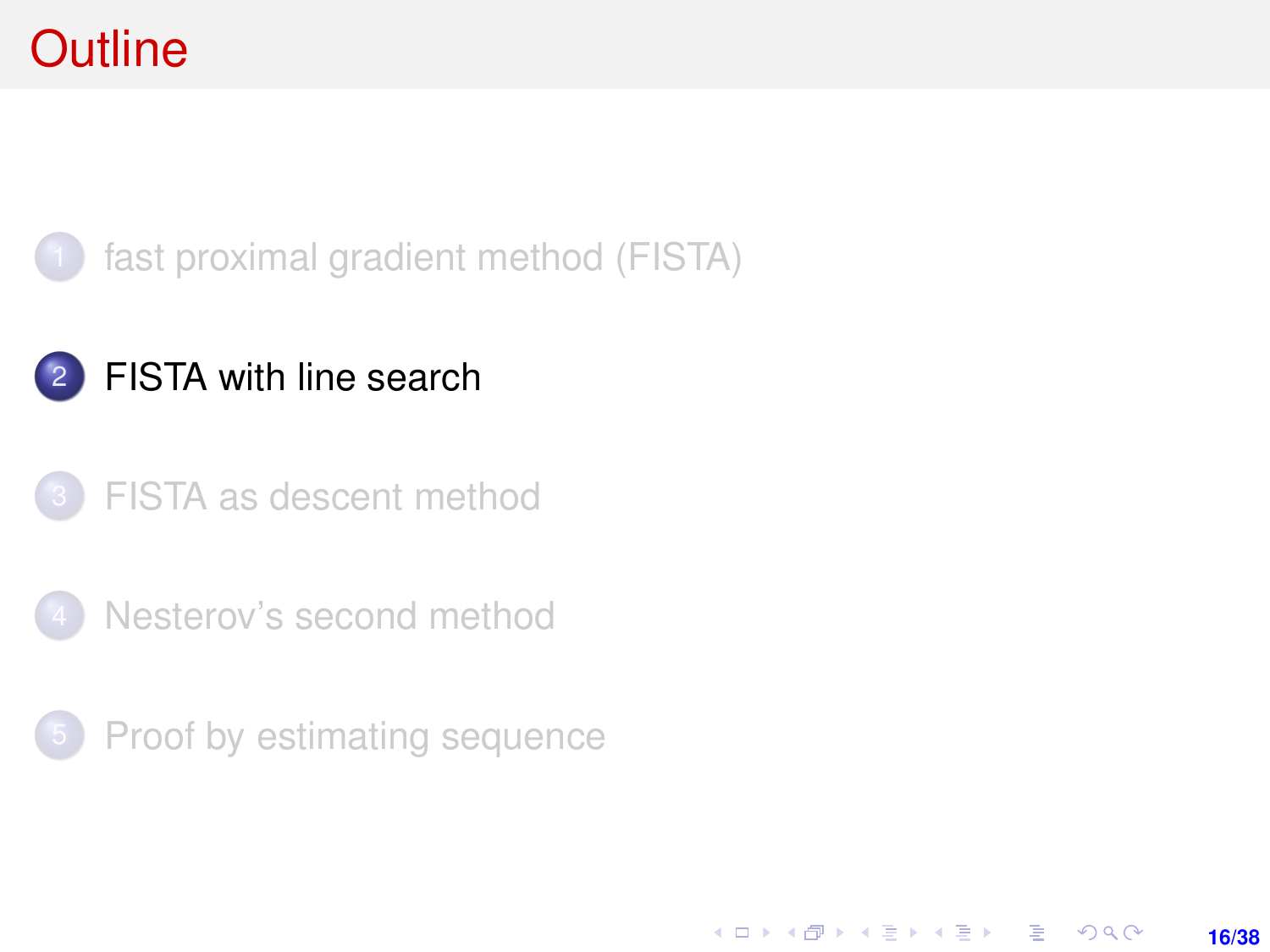### Key steps in the analysis of FISTA

 $\bullet$  the starting point (page [11\)](#page-10-0) is the inequality

$$
g(x^{+}) \le g(y) + \nabla g(y)^{T}(x^{+} - y) + \frac{1}{2t}||x^{+} - y||_{2}^{2}
$$
 (1)

this inequality is known to hold for  $0 < t \leq 1/L$ 

 $\bullet$  if (1) holds, then the progress made in iteration *i* is bounded by

$$
\frac{t_i}{\theta_i^2} \left( f(x^{(i)}) - f^* \right) + \frac{1}{2} \| v^{(i)} - x^* \|_2^2
$$
\n
$$
\leq \frac{(1 - \theta_i)t_i}{\theta_i^2} \left( f(x^{(i-1)} - f^*) + \frac{1}{2} \| v^{(i-1)} - x^* \|_2^2 \right)
$$
\n(2)

• to combine these inequalities recursively, we need

$$
\frac{(1-\theta_i)t_i}{\theta_i^2} \le \frac{t_{i-1}}{\theta_{i-1}^2} \qquad (i \ge 2)
$$
 (3)

**KORKARK A BIK BIKA A GA A GA A GA A BIKA A BIKA A BIKA A BIKA A BIKA A BIKA A BIKA A BIKA A BIKA A BIKA A BIKA 17/38**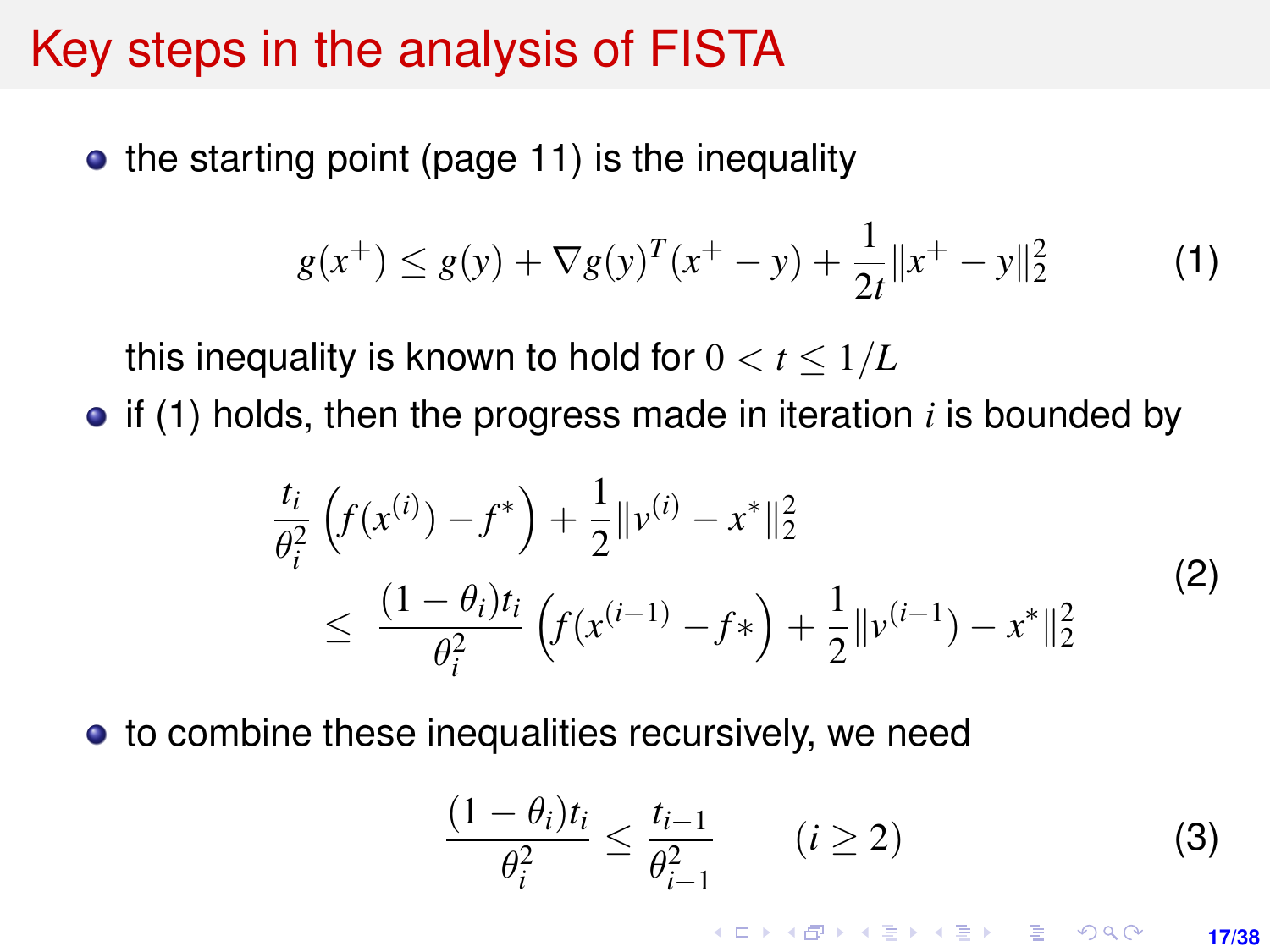<span id="page-17-0"></span>• if  $\theta_1 = 1$ , combing the inequalities (2) from  $i = 1$  to k gives the bound

$$
f(x^{(k)}) - f^* \le \frac{\theta_k^2}{2t_k} \|x^{(0)} - x^*\|_2^2
$$

**conclusion:** rate 1/*k* <sup>2</sup> convergence if (1) and (3) hold with

$$
\frac{\theta_k^2}{t_k} = \mathcal{O}(\frac{1}{k^2})
$$

#### **FISTA with fixed step size**

$$
t_k = \frac{1}{L}, \qquad \theta_k = \frac{2}{k+1}
$$

these values satisfies (1) and (3) with

$$
\frac{\theta_k^2}{t_k} = \frac{4L}{(k+1)^2}
$$

KO KKO KABIKA BIKA 2000 **18/38**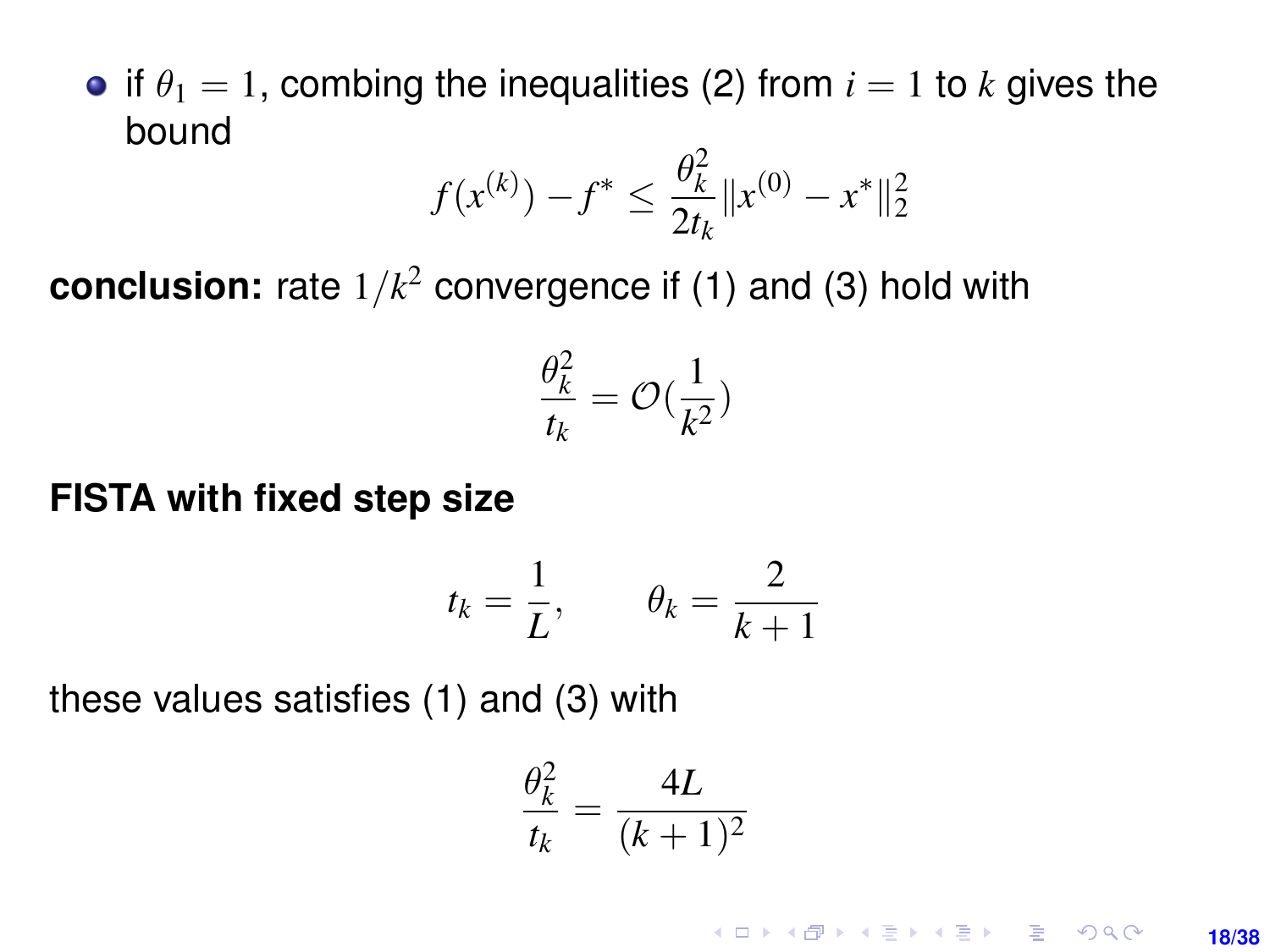### <span id="page-18-0"></span>FISTA with line search (method 1)

replace update of *x* in iteration *k* (page [9\)](#page-8-0) with

$$
t := t_{k-1} \qquad (\text{define } t_0 = \hat{t} > 0)
$$
  
\n
$$
x := \text{prox}_{th}(y - t\nabla g(y))
$$
  
\nwhile  $g(x) > g(y) + \nabla g(y)^T (x - y) + \frac{1}{2t} ||x - y||_2^2$   
\n
$$
t := \beta t
$$
  
\n
$$
x := \text{prox}_{th}(y - t\nabla g(y))
$$
  
\nend

- inequality (1) holds trivially, by the backtracking exit condition
- inequality (3) holds with  $\theta_k = 2/(k+1)$  because  $t_k \le t_{k-1}$
- Lipschitz continuity of  $\nabla g$  quarantees  $t_k > t_{\min} = \min\{\hat{t}, \beta/L\}$
- preserves  $1/k^2$  convergence rate because  $\theta_k^2/t_k = \mathcal{O}(1/k^2)$ :

$$
\frac{\theta_k^2}{t_k} \le \frac{4}{(k+1)^2 t_{\min}}\Big|_{\frac{1}{t_k} \le \frac{1}{t_k} \le \frac{1}{t_k} \le \frac{1}{t_k} \le \frac{1}{t_k} \le \frac{1}{t_k} \le \frac{1}{t_k} \le \frac{1}{t_k} \le \frac{1}{t_k} \le \frac{1}{t_k} \le \frac{1}{t_k} \le \frac{1}{t_k} \le \frac{1}{t_k} \le \frac{1}{t_k} \le \frac{1}{t_k} \le \frac{1}{t_k} \le \frac{1}{t_k} \le \frac{1}{t_k} \le \frac{1}{t_k} \le \frac{1}{t_k} \le \frac{1}{t_k} \le \frac{1}{t_k} \le \frac{1}{t_k} \le \frac{1}{t_k} \le \frac{1}{t_k} \le \frac{1}{t_k} \le \frac{1}{t_k} \le \frac{1}{t_k} \le \frac{1}{t_k} \le \frac{1}{t_k} \le \frac{1}{t_k} \le \frac{1}{t_k} \le \frac{1}{t_k} \le \frac{1}{t_k} \le \frac{1}{t_k} \le \frac{1}{t_k} \le \frac{1}{t_k} \le \frac{1}{t_k} \le \frac{1}{t_k} \le \frac{1}{t_k} \le \frac{1}{t_k} \le \frac{1}{t_k} \le \frac{1}{t_k} \le \frac{1}{t_k} \le \frac{1}{t_k} \le \frac{1}{t_k} \le \frac{1}{t_k} \le \frac{1}{t_k} \le \frac{1}{t_k} \le \frac{1}{t_k} \le \frac{1}{t_k} \le \frac{1}{t_k} \le \frac{1}{t_k} \le \frac{1}{t_k} \le \frac{1}{t_k} \le \frac{1}{t_k} \le \frac{1}{t_k} \le \frac{1}{t_k} \le \frac{1}{t_k} \le \frac{1}{t_k} \le \frac{1}{t_k} \le \frac{1}{t_k} \le \frac{1}{t_k} \le \frac{1}{t_k} \le \frac{1}{t_k} \le \frac{1}{t_k} \le \frac{1}{t_k} \le \frac{1}{t_k} \le \frac{1}{t_k} \le \frac{1}{t_k} \le \frac{1}{t_k} \le \frac{1}{t_k} \le \frac{1}{t_k
$$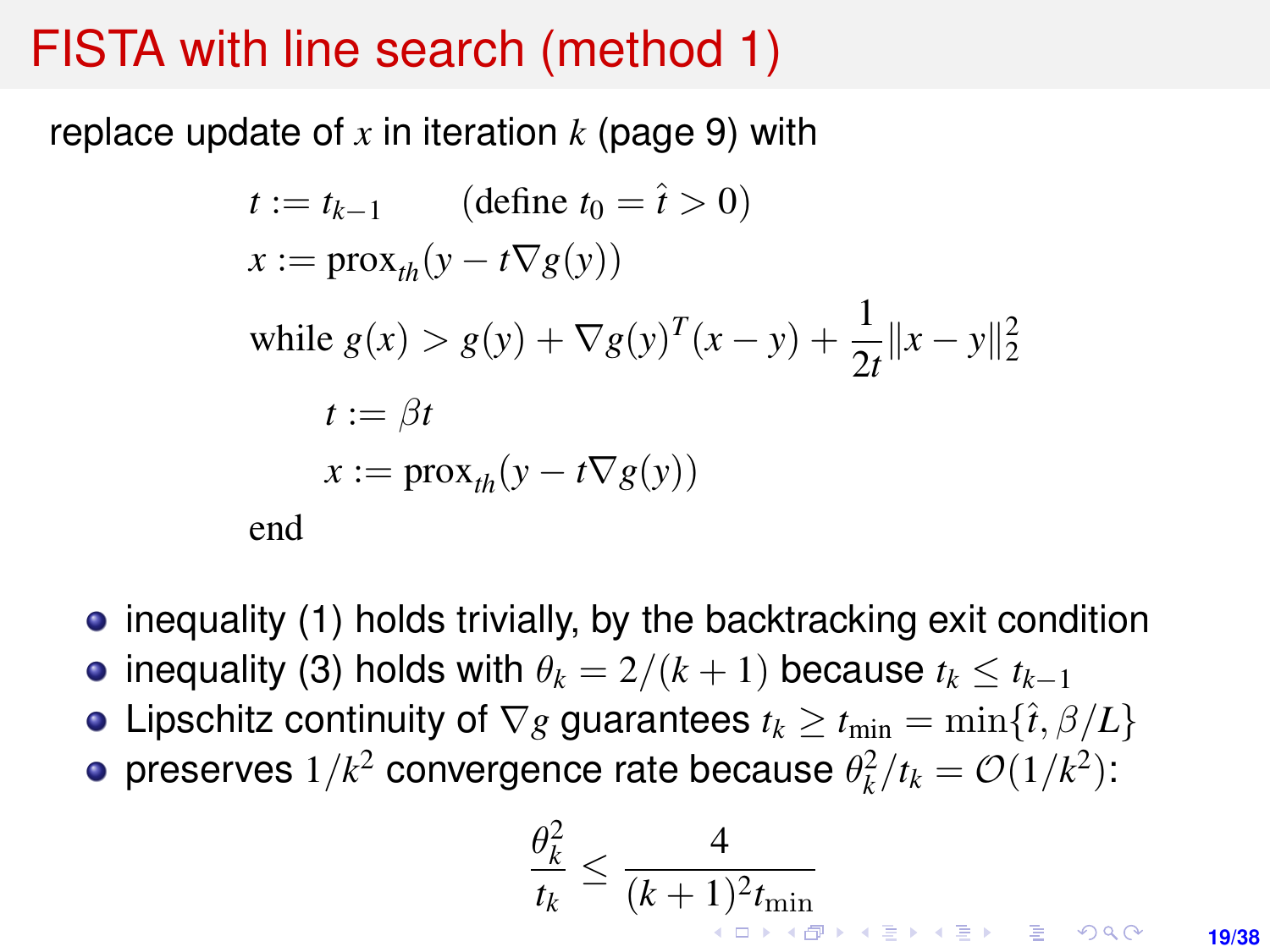### <span id="page-19-0"></span>FISTA with line search (method 2)

replace update of *y* and *x* in iteration *k* (page [9\)](#page-8-0) with

$$
t := \hat{t} > 0
$$
  
\n
$$
\theta := \text{positive root of } t_{k-1}\theta^2 = t\theta_{k-1}^2(1-\theta)
$$
  
\n
$$
y := (1-\theta)x^{(k-1)} + \theta y^{(k-1)}
$$
  
\n
$$
x := \text{prox}_{th}(y - t\nabla g(y))
$$
  
\nwhile  $g(x) > g(y) + \nabla g(y)^T(x - y) + \frac{1}{2t} ||x - y||_2^2$   
\n
$$
t := \beta t
$$
  
\n
$$
\theta := \text{positive root of } t_{k-1}\theta^2 = t\theta_{k-1}^2(1-\theta)
$$
  
\n
$$
y := (1-\theta)x^{(k-1)} + \theta y^{(k-1)}
$$
  
\n
$$
x := \text{prox}_{th}(y - t\nabla g(y))
$$
  
\nend

**20/38** assum[e](#page-37-0)  $t_0=0$  $t_0=0$  $t_0=0$  in [t](#page-20-0)he first iteration  $(k=1),$  $(k=1),$  $(k=1),$  $(k=1),$  *[i.](#page-20-0)e[.](#page-19-0)*, t[ak](#page-0-0)e  $\theta_1=1, y=x^{(0)}$  $\theta_1=1, y=x^{(0)}$  $\theta_1=1, y=x^{(0)}$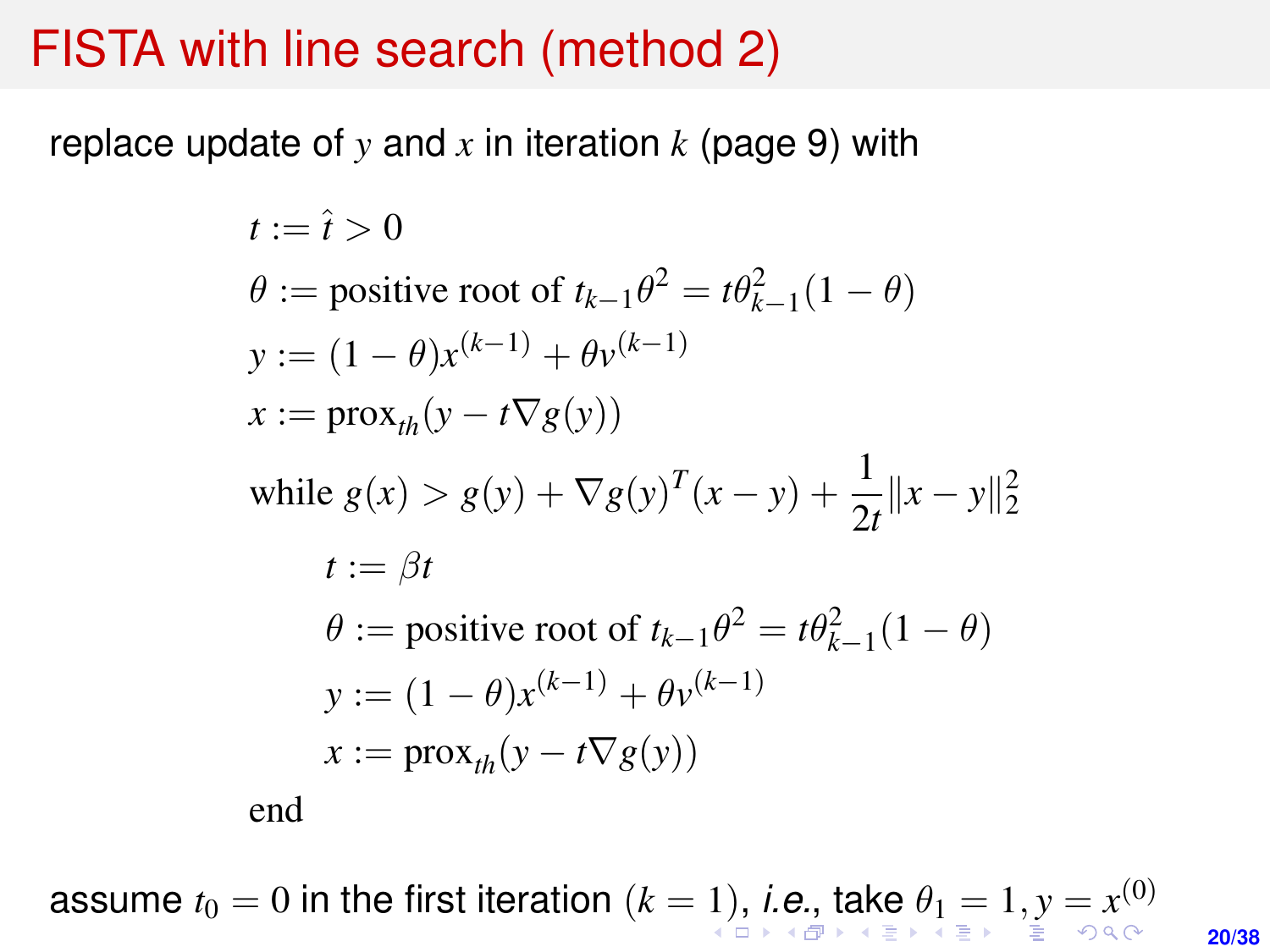### <span id="page-20-0"></span>**discussion**

- $\bullet$  inequality (1) holds trivially, by the backtracking exit condition
- $\bullet$  inequality (3) holds trivially, bu construction of  $\theta_k$
- Lipschitz contimuity of  $\nabla g$  guarantees  $t_k \geq t_{\min} = \min\{\hat{t}, \beta/L\}$
- $\theta_i$  is defined as the positive root of  $\theta_i^2/t_i = (1-\theta_i)\theta_{i-1}^2/t_{i-1}$ ; hence

$$
\frac{\sqrt{t_{i-1}}}{\theta_{i-1}} = \frac{\sqrt{(1-\theta_i)t_i}}{\theta_i} \le \frac{\sqrt{t_i}}{\theta_i} - \frac{\sqrt{t_i}}{2}
$$

combine inequalities from  $i = 2$  to  $k$  to get  $\sqrt{t_i} \leq$  $\sqrt{t_k}$  $\frac{\sqrt{t_k}}{\theta_k}-\frac{1}{2}$  $\frac{1}{2} \sum_{i=2}^{k}$ √ *ti*

rearranging shows that  $\theta_k^2/t_k = \mathcal{O}(1/k^2)$ :

$$
\frac{\theta_k^2}{t_k} \le \frac{1}{(\sqrt{t_1} + \frac{1}{2}\sum_{i=2}^k \sqrt{t_i})^2} \le \frac{4}{(k+1)^2 t_{\min}}
$$

**KORKARK A BIK BIKA A GA A GA A GA A BIKA A BIKA A BIKA A BIKA A BIKA A BIKA A BIKA A BIKA A BIKA A BIKA A BIKA 21/38**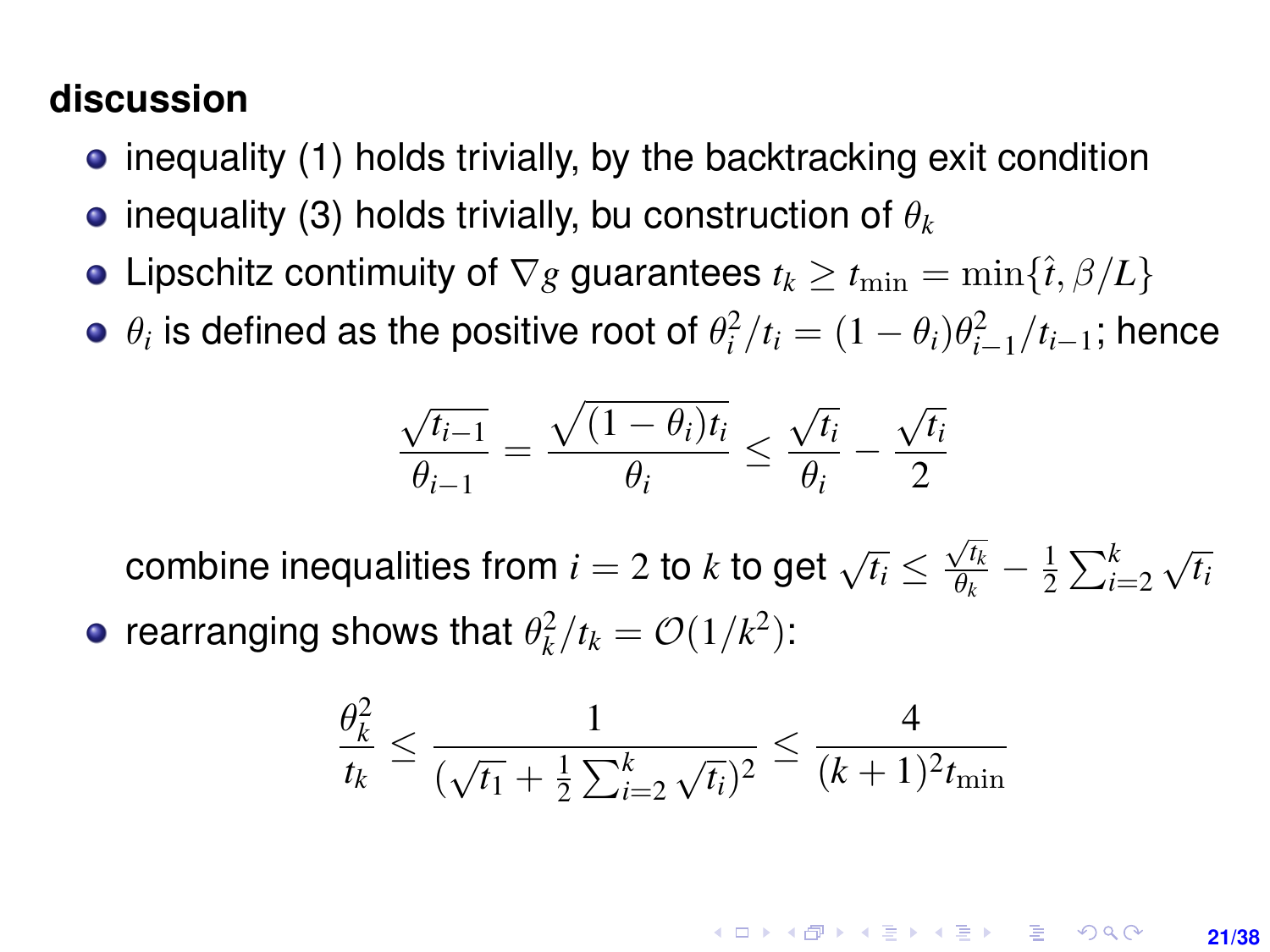# Comparison of line search methods

### **method 1**

- uses nonincreasing stepsizes (enforces *t<sup>k</sup>* ≤ *tk*−1)
- $\bullet$  one evaluation of  $g(x)$ , one prox<sub>th</sub> evaluation per line search iteration

### **method 2**

- allows non-monotonic step sizes
- one evaluation of  $g(x)$ , one evaluation of  $g(y)$ ,  $\nabla g(y)$ , one evaluation of prox<sub>th</sub> per line search iteration

the two strategies cann be combined and extended in various ways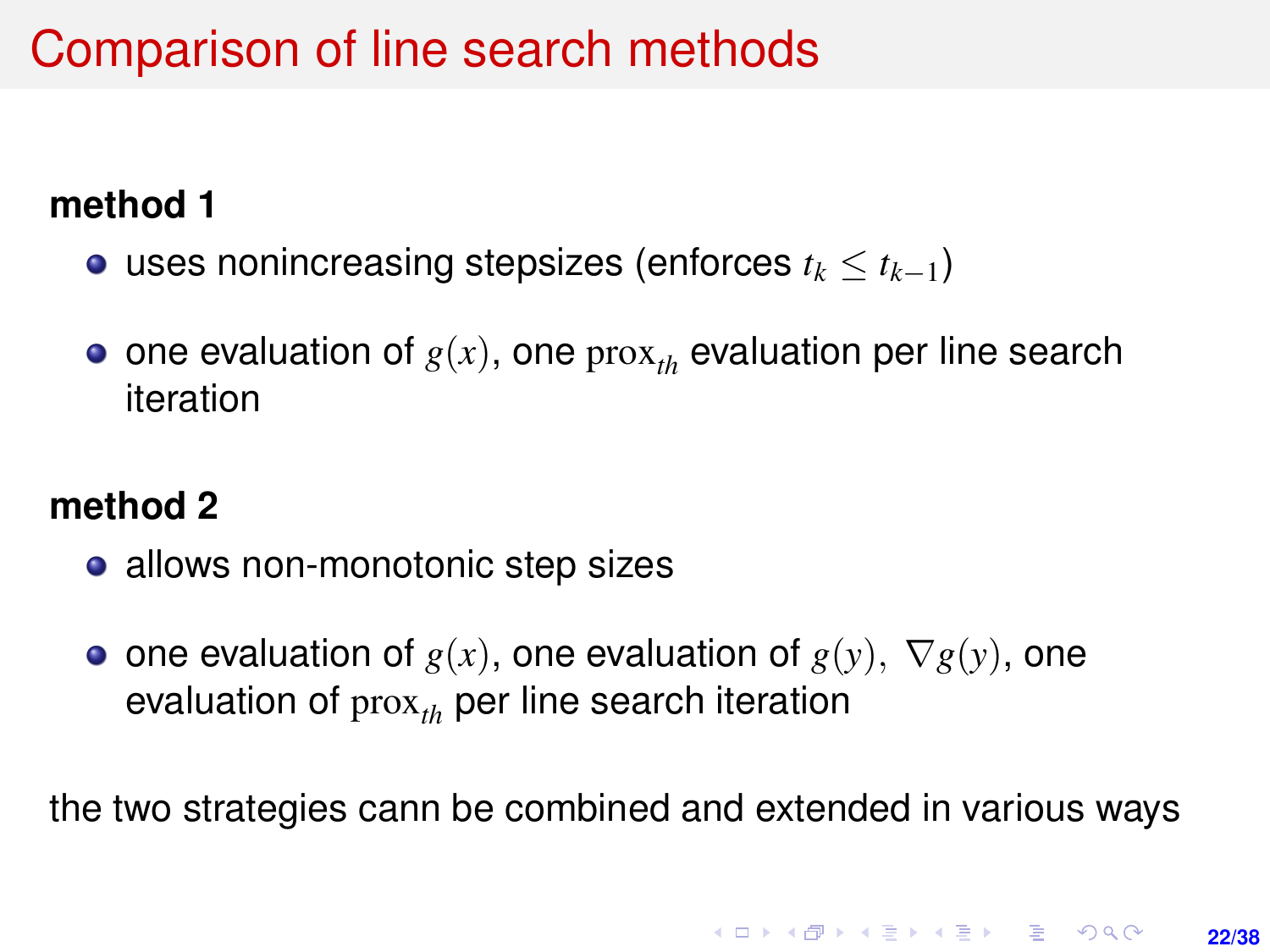# <span id="page-22-0"></span>**Outline**



### [FISTA with line search](#page-15-0)





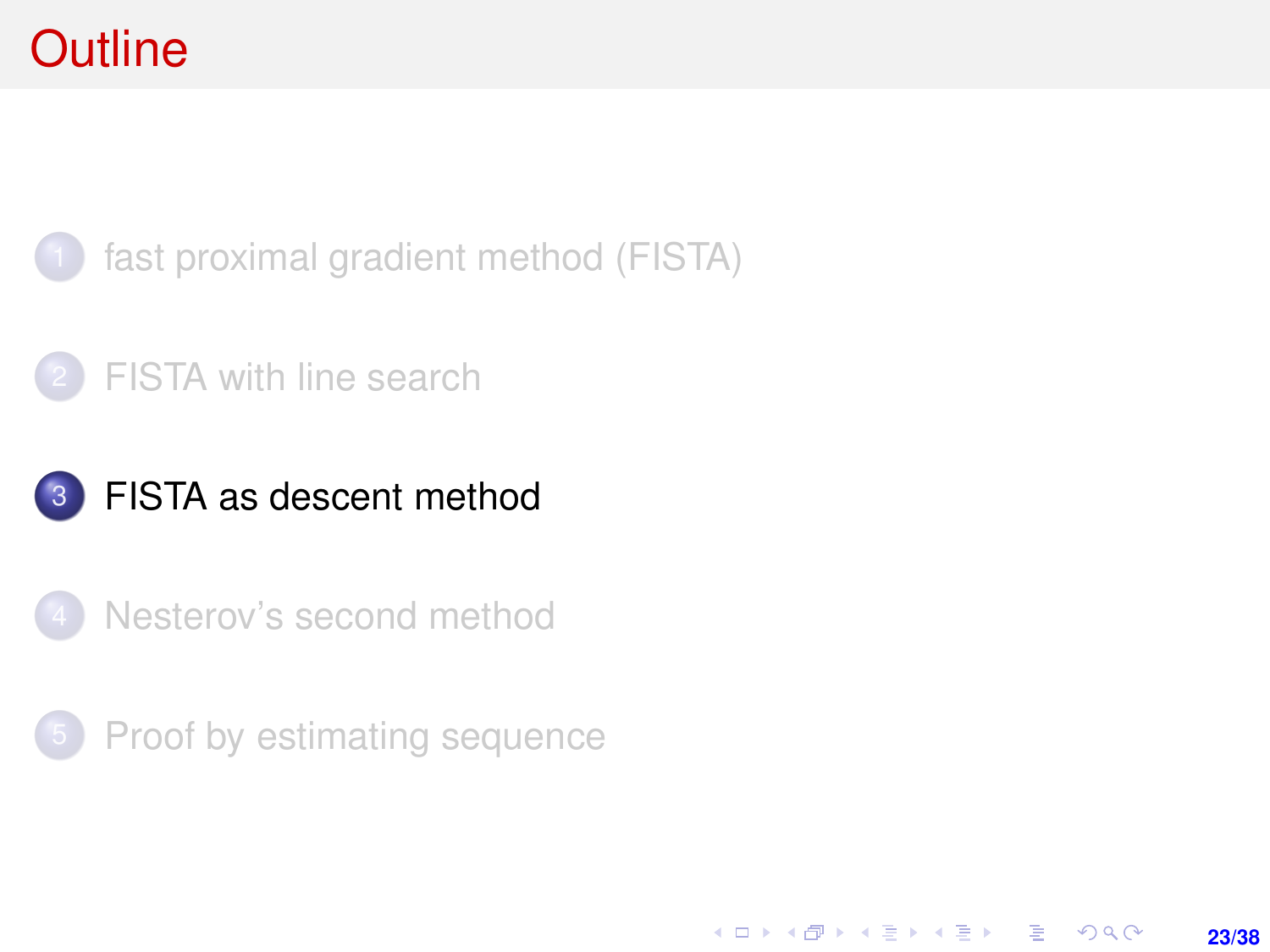### Descent version of FISTA

choose  $x^{(0)} = v^{(0)}$ ; for  $k \geq 1$ , repeat the steps

$$
y = (1 - \theta_k)x^{(k-1)} + \theta_k v^{(k-1)}
$$
  
\n
$$
u = \text{prox}_{t_k h}(y - t_k \nabla g(y))
$$
  
\n
$$
x^{(k)} = \begin{cases} u & f(u) \le f(x^{(k-1)}) \\ x^{(k-1)} & \text{otherwise} \end{cases}
$$
  
\n
$$
v^{(k)} = x^{(k-1)} + \frac{1}{\theta_k}(u - x^{(k-1)})
$$

step 3 implies  $f(x^{(k)}) \leq f(x^{(k-1)})$ 

- use  $\theta_k = 2/(k+1)$  and  $t_k = 1/L$ , or one of the line search methods
- same iteration complexity as original FISTA
- changes on page [11:](#page-10-0) replace  $x^+$  with  $u$  and use  $f(x^+) \leq f(u)$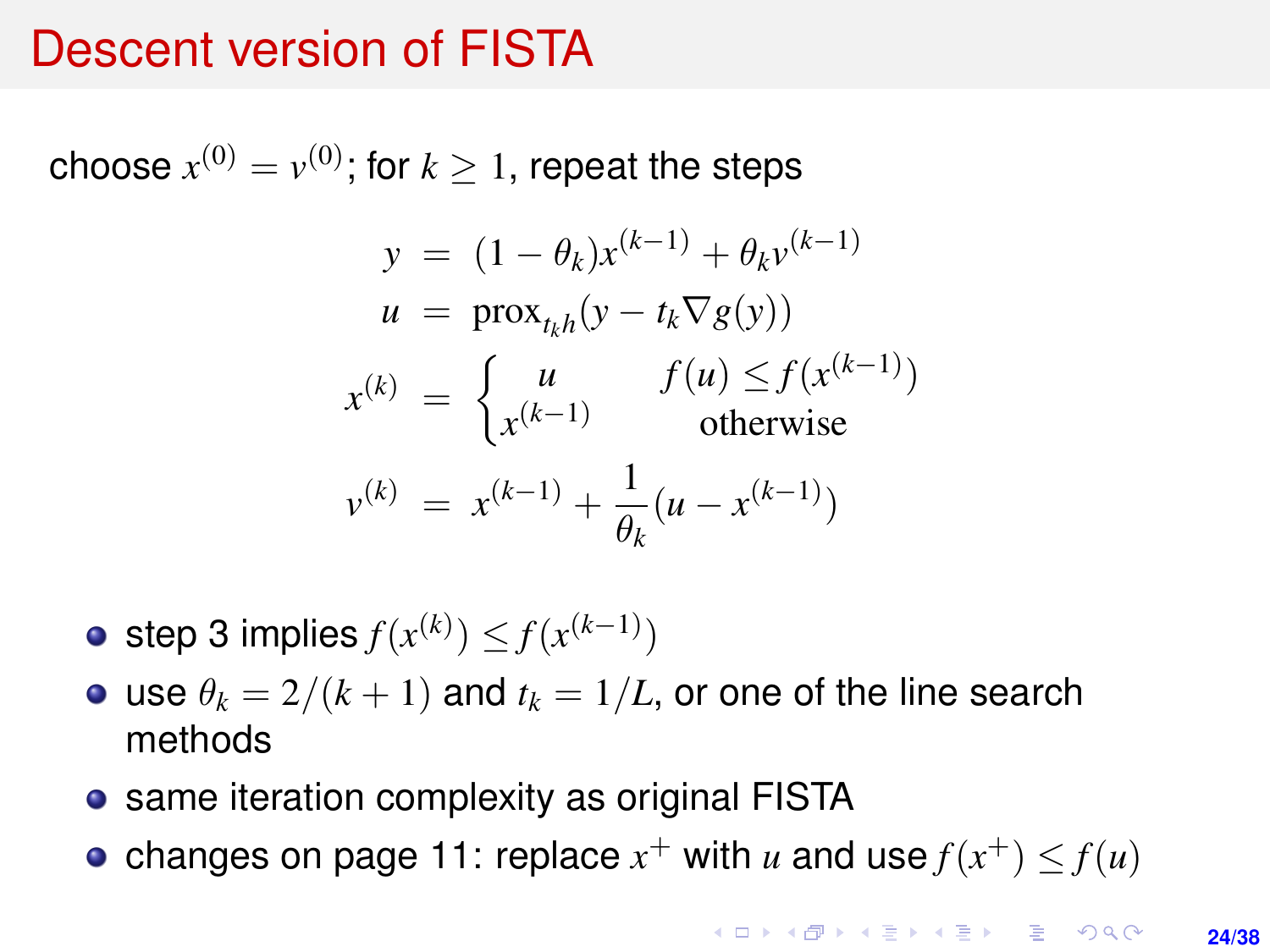# Example

(from page [7\)](#page-6-0)



イロメ 不優 メイミメイミメ 重  $299$ **25/38**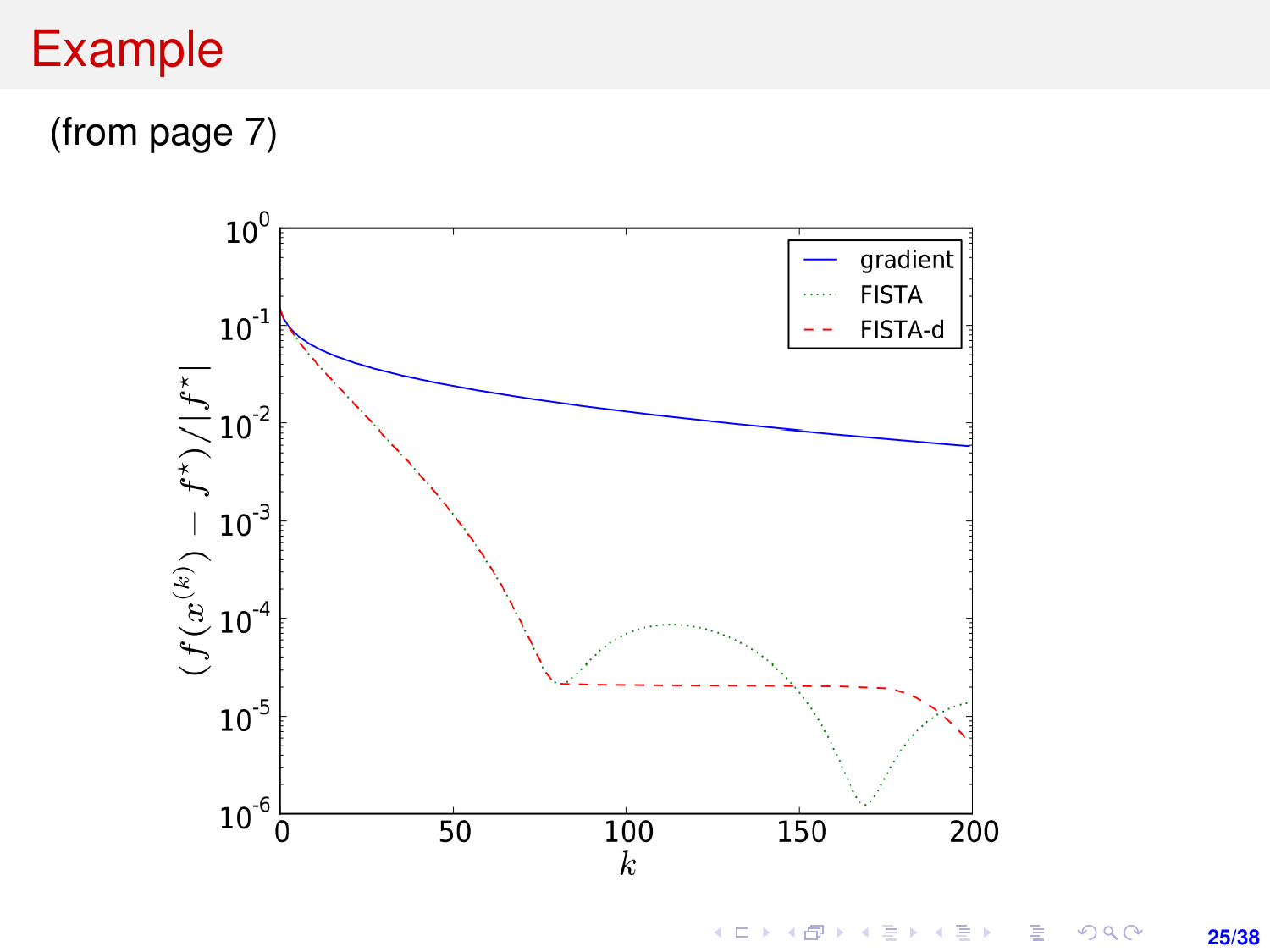# <span id="page-25-0"></span>**Outline**

[fast proximal gradient method \(FISTA\)](#page-1-0)

[FISTA with line search](#page-15-0)





4 [Nesterov's second method](#page-25-0)

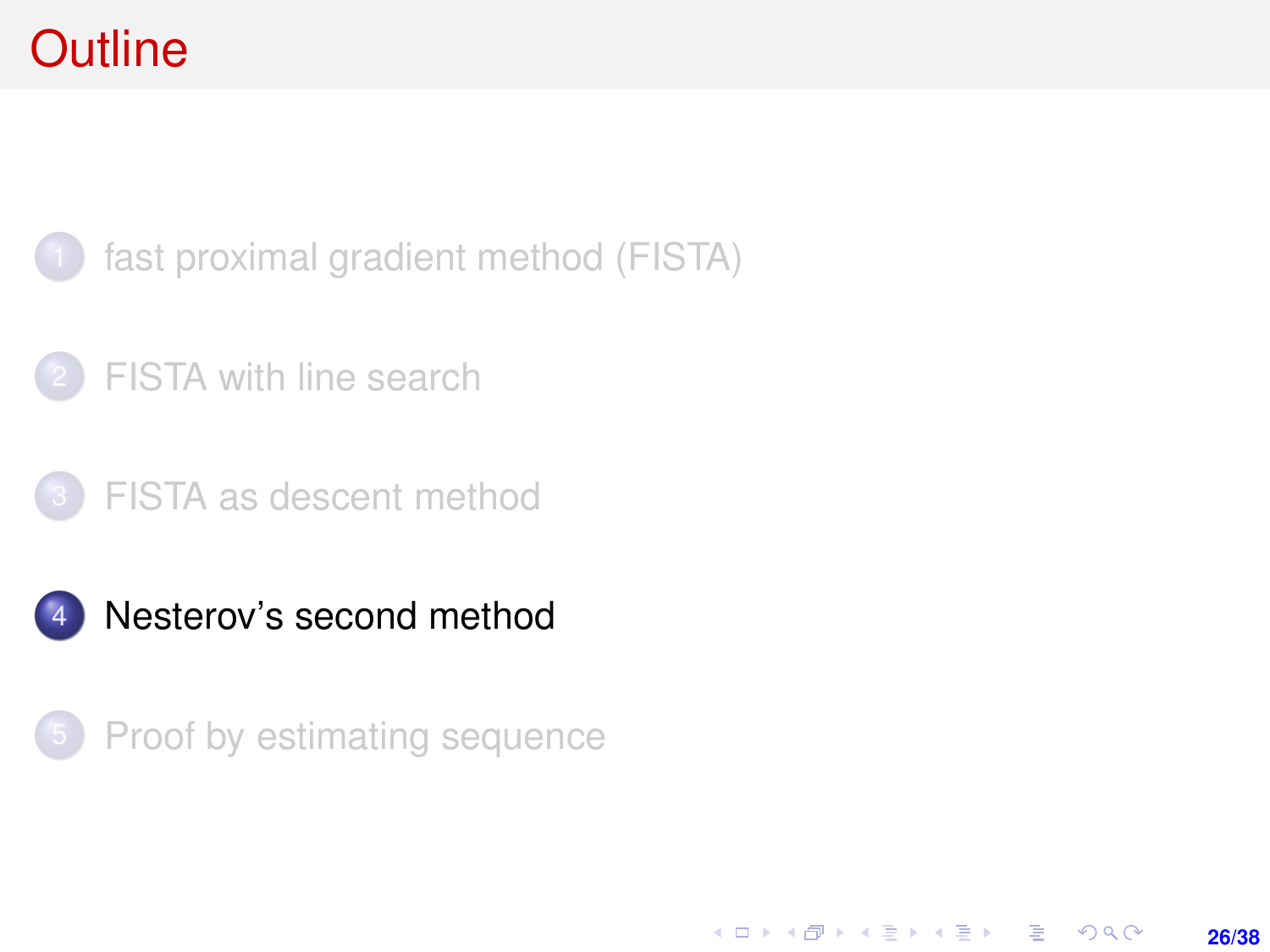### Nesterov's second method

**algorithm:** choose  $x^{(0)} = v^{(0)}$ ; for  $k \geq 1$ , repeat the steps

$$
y = (1 - \theta_k)x^{(k-1)} + \theta_k v^{(k-1)}
$$
  

$$
v^{(k)} = \text{prox}_{(t_k/\theta_k)h} \left( v^{(k-1)} - \frac{t_k}{\theta_k} \nabla g(y) \right)
$$
  

$$
x^{(k)} = (1 - \theta_k)x^{(k-1)} + \theta_k v^{(k)}
$$

- use  $\theta_k = 2/(k+1)$  and  $t_k = 1/L$ , or one of the line search methods
- identical to FISTA if  $h(x) = 0$
- unlike in FISTA,  $y$  is feasible (in dom  $h$ ) if we take  $x^{(0)} \in$  dom  $h$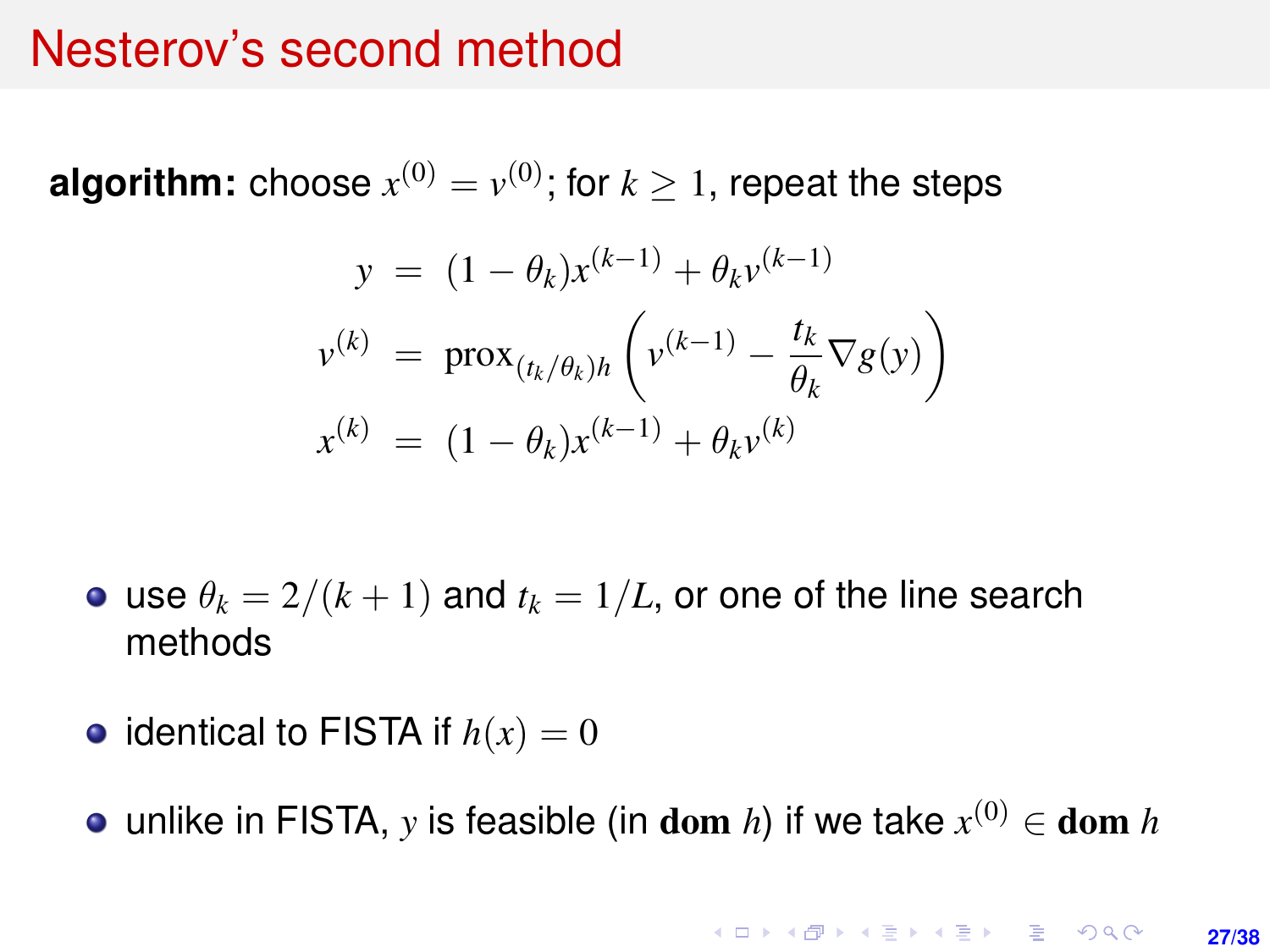### Convergence of Nesterov's second method

### **assumptions**

*g* convex; ∇*g* is Lipschitz continuous on dom *h* ⊆ dom *g*

 $\nabla g(x) - \nabla g(y)$ <sub>2</sub>  $\le L$ <sub>1</sub> $x - y$ <sub>1</sub> $\ge \forall x, y \in$  dom *h* 

- *h* is closed and convex (so that  $prox<sub>th</sub>(u)$  is well defined)
- optimal value *f* ∗ is finite and attained at *x* ∗ (not necessarily unique)

 $\,$  convergence result:  $f(x^{(k)}) - f^*$  decrease at least as fast as  $1/k^2$ • with fixed step size  $t_k = 1/L$ 

• with suitable line search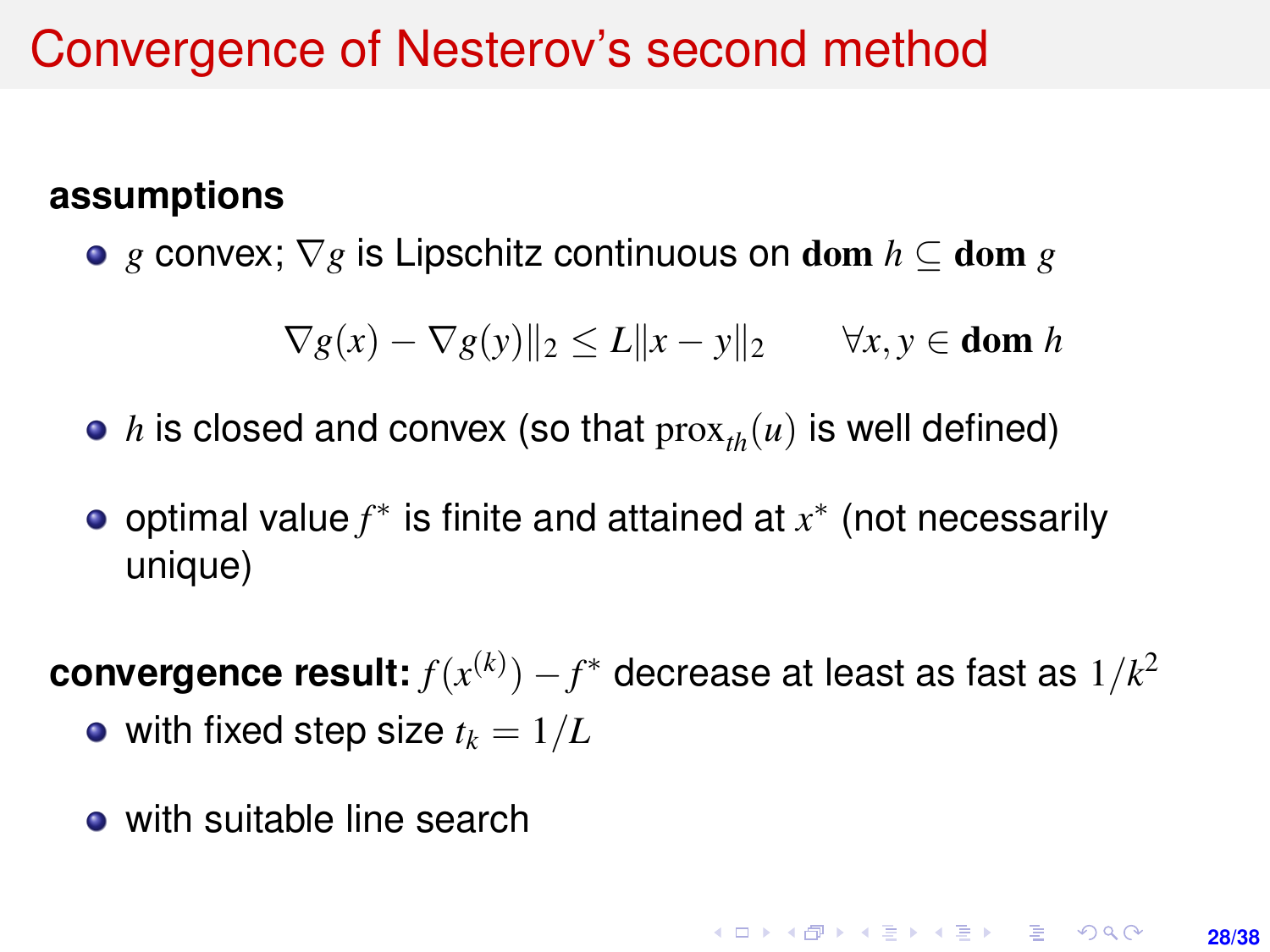### Analysis of one iteration

define  $x = x^{(i-1)}, x^+ = x^{(i)}, v = v^{(i-1)}, v^+ = v^{(i)}, t = t_i, \theta = \theta_i$ 

• from Lipschitz property if  $0 < t \leq 1/L$ 

$$
g(x^+) \le g(y) + \nabla g(y)^T (x^+ - y) + \frac{1}{2t} ||x^+ - y||_2^2
$$

plug in  $x^+ = (1 - \theta)x + \theta y^+$  and  $x^+ - y = \theta(y^+ - y)$ 

$$
g(x^+) \le g(y) + \nabla g(y)^T ((1 - \theta)x + \theta v^+ - y) + \frac{\theta^2}{2t} ||v^+ - v||_2^2
$$

 $\bullet$  from convexity of g, h

$$
g(x^+) \le (1 - \theta)g(x) + \theta(g(y) + \nabla g(y)^T(v^+ - y)) + \frac{\theta^2}{2t} ||v^+ - v||_2^2
$$
  

$$
h(x^+) \le (1 - \theta)h(x) + \theta h(v^+)
$$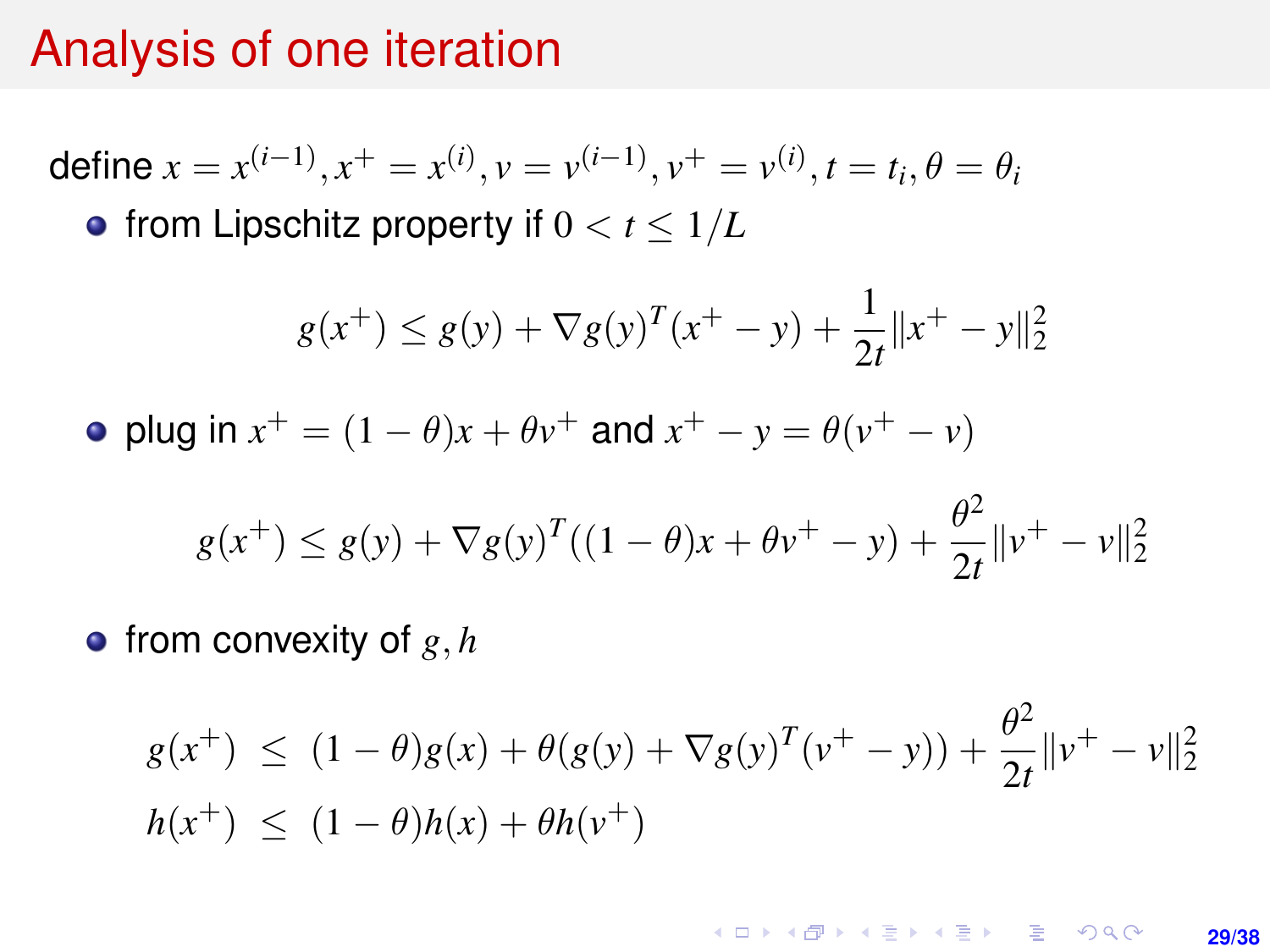<span id="page-29-0"></span>upper bound on *h* from page [10](#page-9-0) (with  $u = v^+$ ,  $w = v - (t/\theta)\nabla(y)$ )

$$
h(v^{+}) \leq h(z) + \nabla g(y)^{T} (z - v^{+}) - \frac{\theta}{t} (v^{+} - v)^{T} (v^{+} - z) \quad \forall z
$$

combine the upper bounds on  $g(x^+), h(x^+), h(v^+)$  with  $z = x^*$ 

$$
f(x^{+}) \le (1 - \theta)f(x) + \theta f^* - \frac{\theta^2}{t}(v^+ - v)^T(v^+ - x^*) + \frac{\theta^2}{2t}||v^+ - v||_2^2
$$
  
=  $(1 - \theta)f(x) + \theta f^* + \frac{\theta^2}{2t}(||v - x^*||_2^2 - ||v^+ - x^*||_2^2)$ 

this is identical to final inequality (2) in the analysis of FISTA on page [12](#page-11-0)

$$
\frac{t_i}{\theta_i^2} \left( f(x^{(i)}) - f^* \right) + \frac{1}{2} \| v^{(i)} - x^* \|_2^2
$$
\n
$$
\leq \frac{(1 - \theta_i)t_i}{\theta_i^2} \left( f(x^{(i-1)}) - f^* \right) + \frac{1}{2} \| v^{(i-1)} - x^* \|_2^2
$$

**KORKARKKERK E VAN 30/38**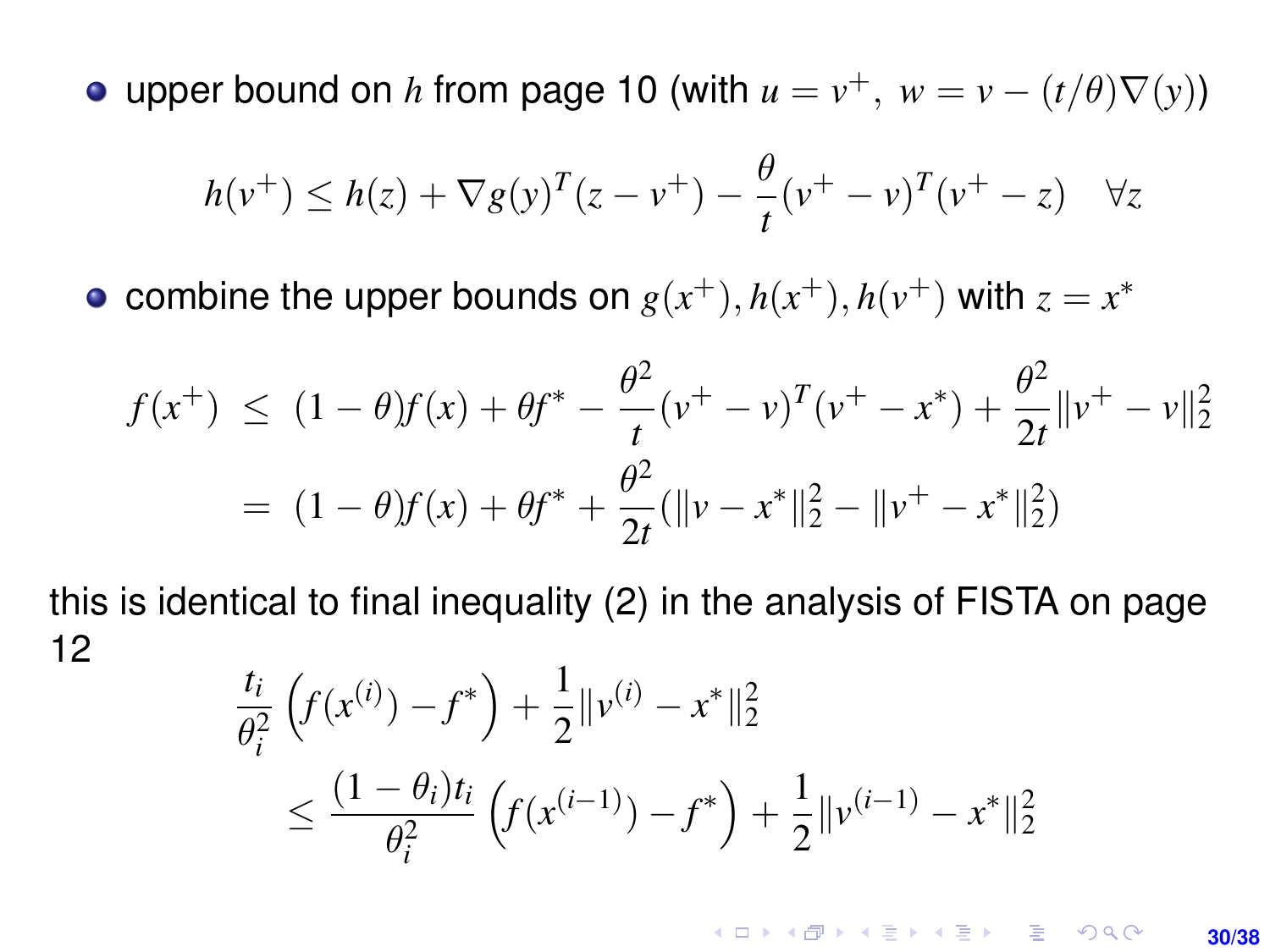### <span id="page-30-0"></span>**References**

#### **surveys of fast gradient methods**

- Yu. Nesterov, *Introductory Lectures on Convex Optimization. A Basic Course* (2004)
- P. Tseng, *On accelerated proximal gradient methods for convex-concave optimization* (2008)

#### **FISTA**

- A. Beck and M. Teboulle, *A fast iterative shrinkage-thresholding algorithm for linear inverse problems*, SIAM J. on Imaging Sciences (2009)
- A. Beck and M. Teboulle, *Gradient-based algorithms with applications to signal recovery*, in: Y. Eldar and D. Palomar (Eds.), *Convex Optimization in Signal Processing and Communications* (2009)

#### **line search strategies**

- **•** FISTA papers by Beck and Teboulle
- D. Goldfarb and K. Scheinberg, *Fast first-order methods for composite convex optimization with line search* (2011)
- Yu. Nesterov, *Gradient methods for minimizing composite objective function* (2007)
- **31/38** O. Güler, *New proximal point algorithms f[or c](#page-29-0)[on](#page-31-0)[v](#page-29-0)[ex](#page-30-0) [m](#page-31-0)[in](#page-0-0)[imi](#page-37-0)[za](#page-0-0)[tion](#page-37-0)*[,](#page-0-0) [SIO](#page-37-0)PT (1992)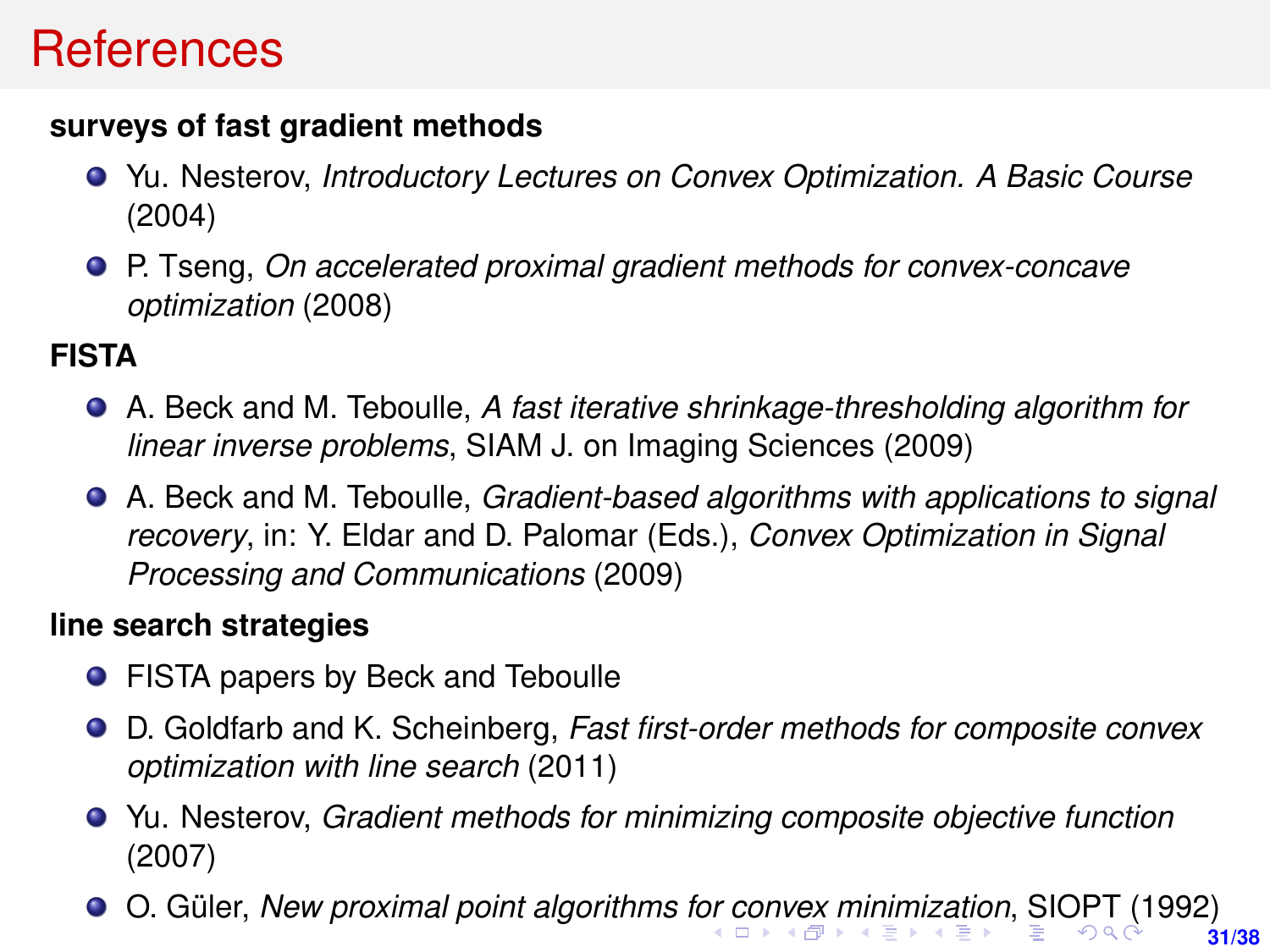#### <span id="page-31-0"></span>**Nesterov's third method** (not covered in this lecture)

Yu. Nesterov, *Smooth minimization of non-smooth functions*, Mathematical Programming (2005)

**32/38**

**KORKARKKERK E VAN** 

S. Becker, J. Bobin, E.J. Candès, *NESTA: a fast and accurate first-order method for sparse recovery*, SIAM J. Imaging Sciences (2011)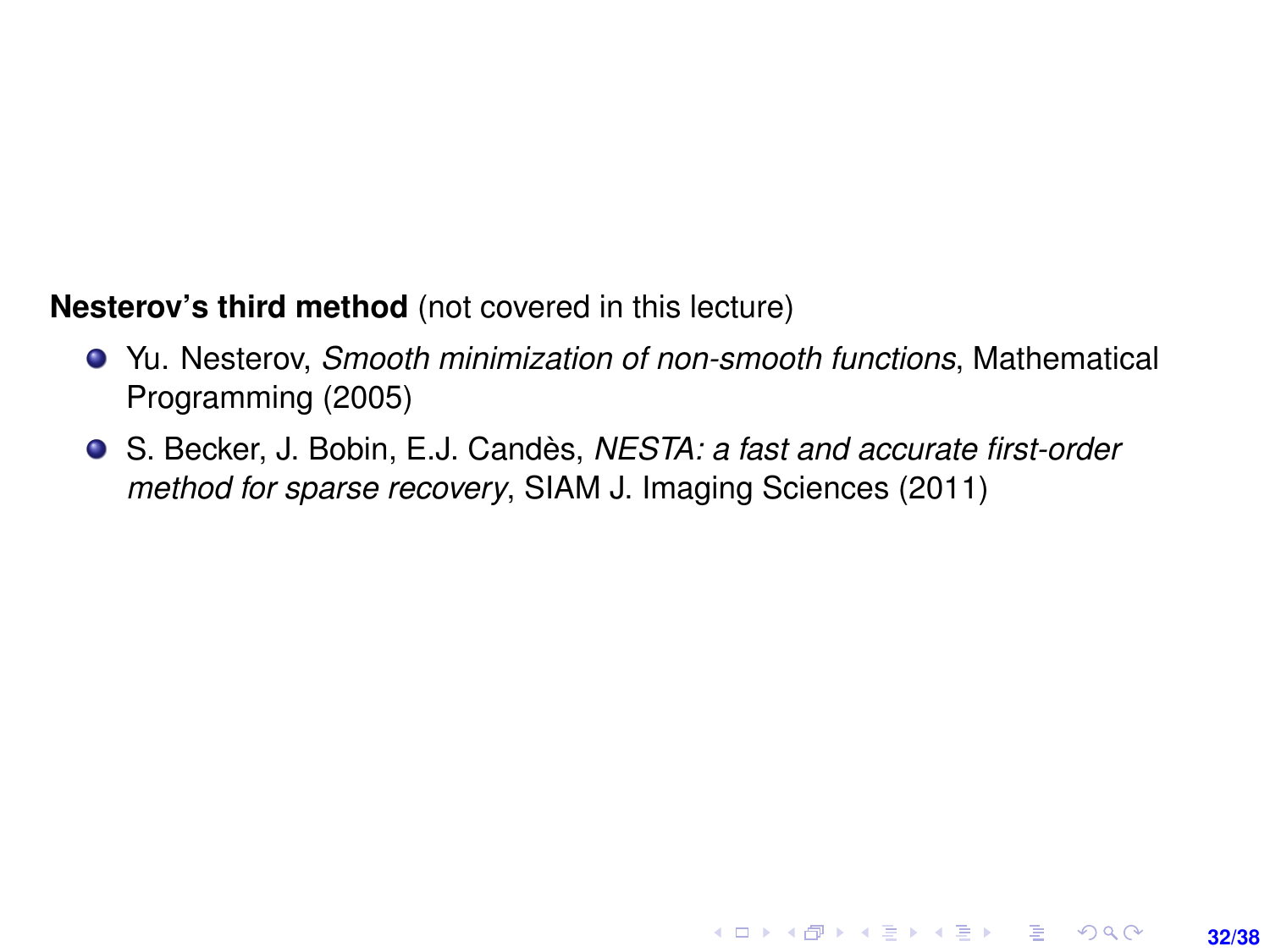# <span id="page-32-0"></span>**Outline**

[fast proximal gradient method \(FISTA\)](#page-1-0)

- [FISTA with line search](#page-15-0)
- [FISTA as descent method](#page-22-0)
- [Nesterov's second method](#page-25-0)

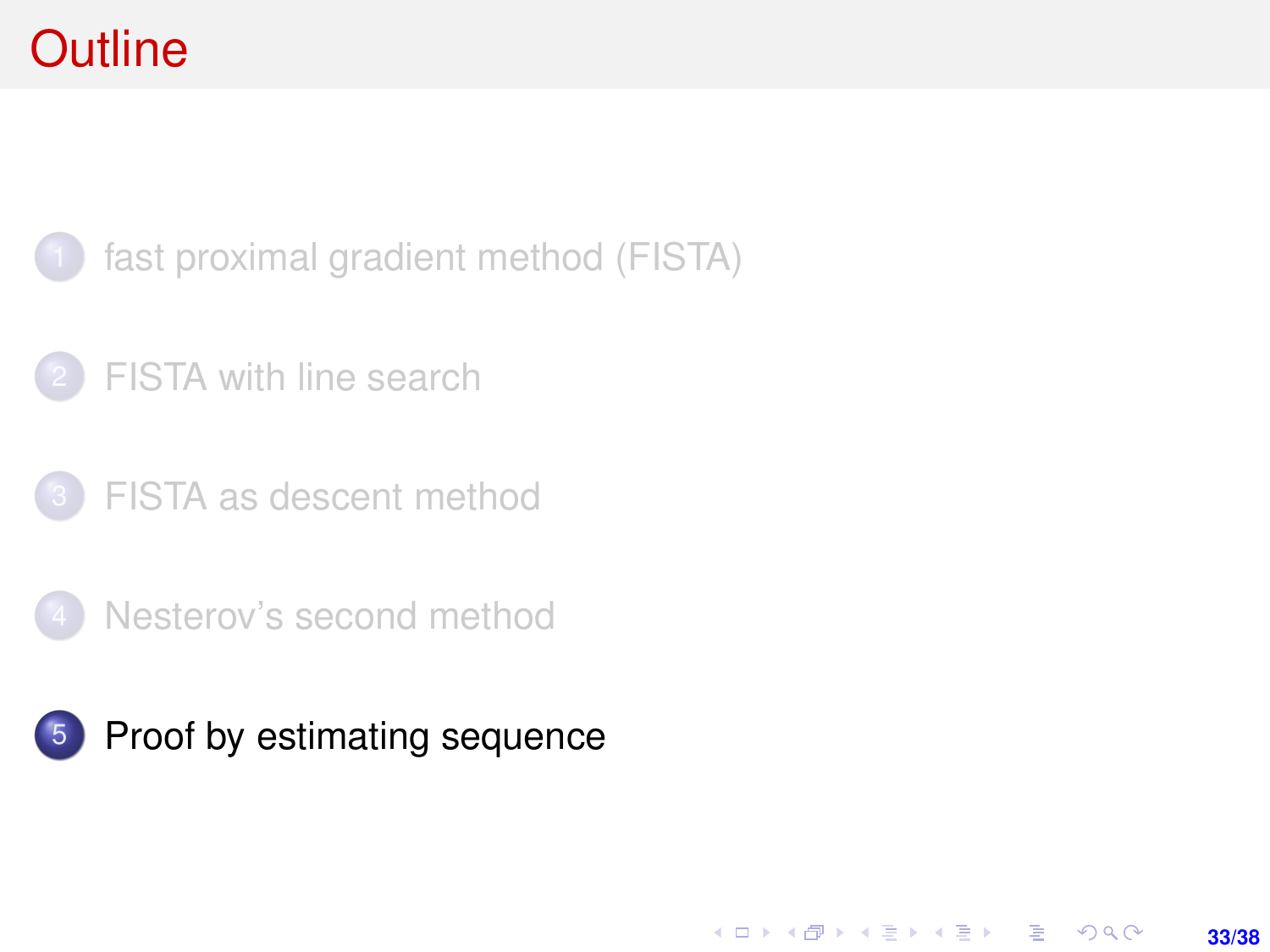# FOM Framework:  $f^* = \min_{x} {f(x), x \in X}$

 $f(x) \in C_L^{1,1}$  $L^{1,1}(X)$  convex.  $X \subseteq \mathbb{R}^n$  closed convex. Find  $\bar{x} \in X$ :  $f(\bar{x}) - f^* \leq \epsilon$ 

### FOM Framework

Input:  $x_0 = y_0$ , choose  $L\gamma_k \leq \beta_k$ ,  $\gamma_1 = 1$ . for  $k = 1, 2, ..., N$  do

\n- **1** 
$$
z_k = (1 - \gamma_k)y_{k-1} + \gamma_k x_{k-1}
$$
\n- **2**  $x_k = \text{argmin}_{x \in X} \left\{ \langle \nabla f(z_k), x \rangle + \frac{\beta_k}{2} ||x - x_{k-1}||_2^2 \right\}$
\n- **3**  $y_k = (1 - \gamma_k)y_{k-1} + \gamma_k x_k$
\n

• Sequences: { $x_k$ }, { $y_k$ }, { $z_k$ }. Parameters: { $γ_k$ }, { $β_k$ }.

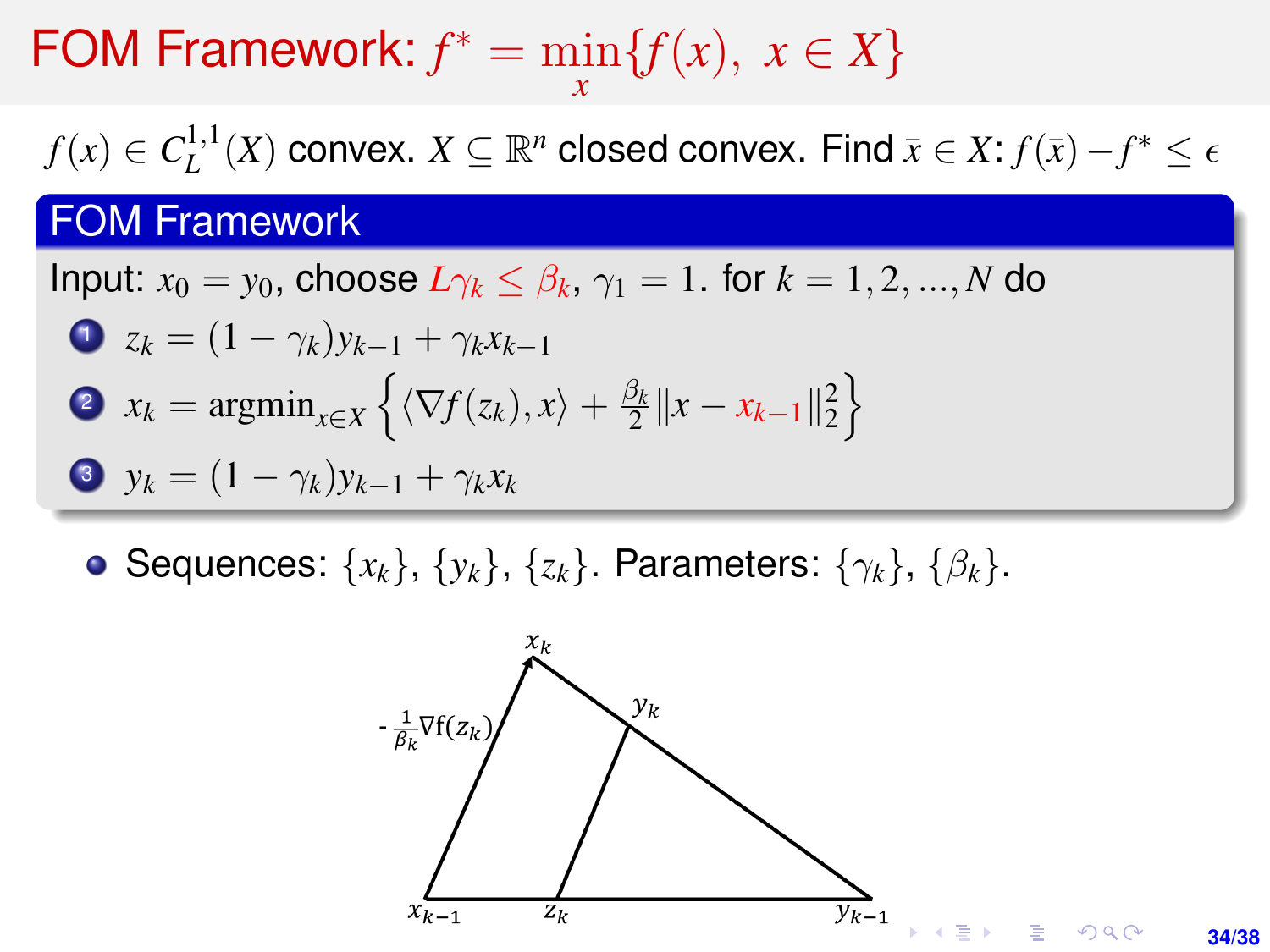### FOM: Techniques for complexity analysis

### Lemma 1.(Estimating sequence)

Let  $\gamma_t \in (0,1]$ ,  $t = 1, 2, ...,$  denote  $\Gamma_t = \left\{ \begin{array}{ll} 1 & t = 1, 2, ..., \end{array} \right.$  $(1 - \gamma_t)\Gamma_{t-1}$   $t \geq 2$  If the sequences  $\{\Delta_t\}_{t\geq 0}$  satisfies  $\Delta_t\leq (1-\gamma_t)\Delta_{t-1}+B_t\quad t=1,2,...,$  then we have  $\Delta_k \leq \Gamma_k (1-\gamma_1) \Delta_0 + \Gamma_k \sum\limits_{k=1}^k \delta_k$ *i*=1 *Bi* Γ*i*

#### **Remark:**

• Let 
$$
\Delta_k = f(x_k) - f(x^*)
$$
 or  $\Delta_k = ||x_k - x^*||_2^2$ 

• Estimate 
$$
\{x_k\}
$$
, let  $\underbrace{f(x_k) - f(x^*)}_{\Delta_k} \leq (1 - \gamma_k) \underbrace{(f(x_{k-1}) - f(x^*))}_{\Delta_{k-1}} + B_k$ 

\n- • Note 
$$
\Gamma_k = (1 - \gamma_k)(1 - \gamma_{k-1}) \dots (1 - \gamma_2);
$$
 If  $\gamma_k = \frac{1}{k} \Rightarrow \Gamma_k = \frac{1}{k};$  If  $\gamma_k = \frac{2}{k+1} \Rightarrow \Gamma_k = \frac{2}{k(k+1)};$  If  $\gamma_k = \frac{3}{k+2} \Rightarrow \Gamma_k = \frac{6}{k(k+1)(k+2)}$
\n

KID KAPIK KEIK KEN EL YOKO **35/38**

*k*(*k*+1)(*k*+2)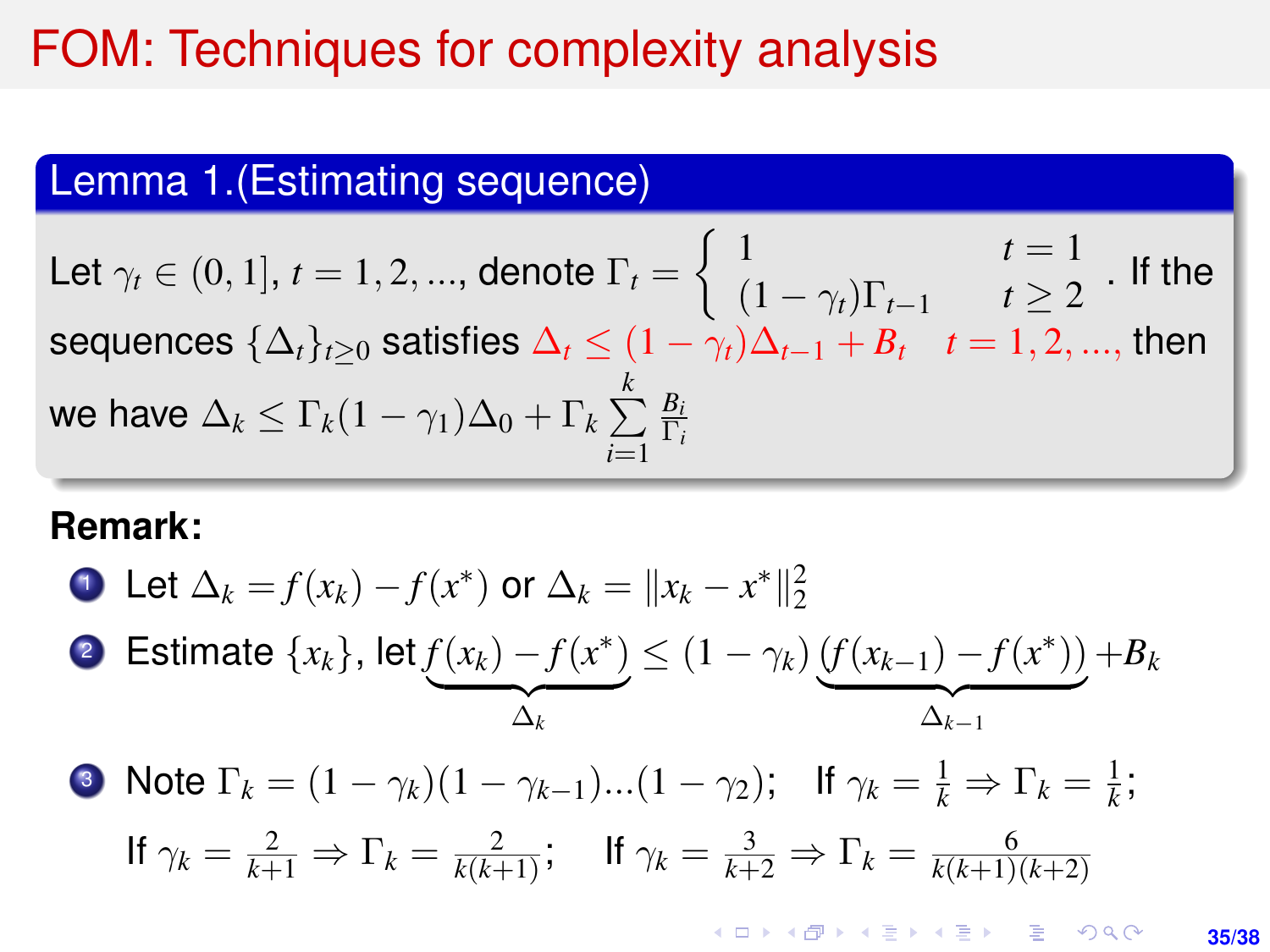### FOM Framework: Convergence

**Main Goal:**  $f(y_k) - f(x^*)$  $\Delta_k$  $\leq$  (1 − γ<sub>k</sub>) (*f*(y<sub>k−1</sub>) − *f*(x<sup>\*</sup>))  $\Delta_{k-1}$  $+B_k$ . We have:  $f(x) \in C_L^{1,1}(X)$ ; convexity; optimality condition of subproblem.

$$
f(y_k) \leq f(z_k) + \langle \nabla f(z_k), y_k - z_k \rangle + \frac{L}{2} \| y_k - z_k \|^2
$$
  
=  $(1 - \gamma_k) [f(z_k) + \langle \nabla f(z_k), y_{k-1} - z_k \rangle] + \gamma_k [f(z_k) + \langle \nabla f(z_k), x_k - z_k \rangle] + \frac{L \gamma_k^2}{2} \| x_k - x_{k-1} \|^2$   
 $\leq (1 - \gamma_k) f(y_{k-1}) + \gamma_k [f(z_k) + \langle \nabla f(z_k), x_k - z_k \rangle] + \frac{L \gamma_k^2}{2} \| x_k - x_{k-1} \|^2$ 

Since  $x_k = \text{argmin}_{x \in X} \left\{ \langle \nabla f(z_k), x \rangle + \frac{\beta_k}{2} ||x - x_{k-1}||_2^2 \right\}$ , by the optimal condition

$$
\Rightarrow \langle \nabla f(z_k) + \beta_k (x_k - x_{k-1}), x_k - x \rangle \le 0, \quad \forall x \in X
$$
  

$$
\Rightarrow \langle x_{k-1} - x_k, x_k - x \rangle \le \frac{1}{\beta_k} \langle \nabla f(x_k), x - x_k \rangle
$$
  

$$
\frac{1}{2} ||x_k - x_{k-1}||^2 = \frac{1}{2} ||x_{k-1} - x||^2 - \langle x_{k-1} - x_k, x_k - x \rangle - \frac{1}{2} ||x_k - x||^2
$$
  

$$
\le \frac{1}{2} ||x_{k-1} - x||^2 + \frac{1}{\beta_k} \langle \nabla f(z_k), x - x_k \rangle - \frac{1}{2} ||x_k - x||^2
$$

Note  $L\gamma_k < \beta_k$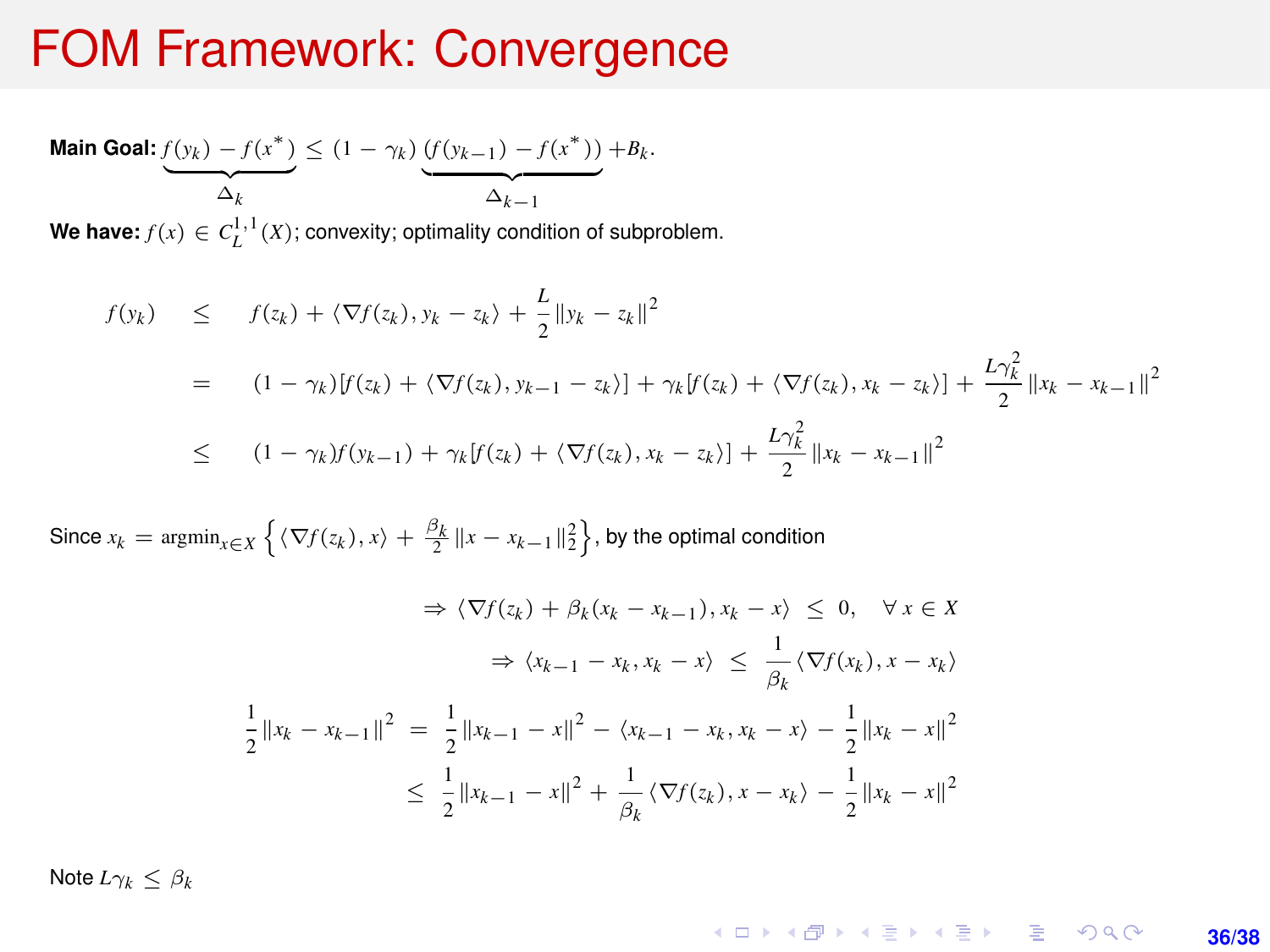### FOM Framework: Convergence

**Main inequality:**

$$
f(y_k) - f(x) \le (1 - \gamma_k)[f(y_{k-1} - f(x))] + \frac{\beta_k \gamma_k}{2} (\|x_{k-1} - x\|^2 - \|x_k - x\|^2)
$$

**Main estimation:**

$$
f(y_k) - f(x) \le \frac{\Gamma_k(1 - \gamma_1)}{\Gamma_1} (f(y_0) - f(x)) + \frac{\Gamma_k}{2} \sum_{i=1}^k \frac{\beta_i \gamma_i}{\Gamma_i} \left( ||x_{i-1} - x||^2 - ||x_i - x||^2 \right)
$$
  
\n
$$
(*) = \frac{\beta_1 \gamma_1}{\Gamma_1} ||x_0 - x||^2 + \sum_{i=2}^k \left( \frac{\beta_i \gamma_i}{\Gamma_i} - \frac{\beta_{i-1} \gamma_{i-1}}{\Gamma_{i-1}} \right) ||x_{i-1} - x||^2 - \beta_k \gamma_k \Gamma_k ||x_k - x||^2
$$
  
\n
$$
\le \frac{\beta_1 \gamma_1}{\Gamma_1} ||x_0 - x||^2 + \sum_{i=2}^k \left( \frac{\beta_i \gamma_i}{\Gamma_i} - \frac{\beta_{i-1} \gamma_{i-1}}{\Gamma_{i-1}} \right) \cdot D_X^2 \quad \text{(here } D_X = \sup_{x,y \in X} ||x - y||)
$$

**Observation:**

$$
\begin{aligned} \n\mathbf{H} \, &\frac{\beta_k \gamma_k}{\Gamma_k} \ge \frac{\beta_{k-1} \gamma_{k-1}}{\Gamma_{k-1}} \Rightarrow (*) \le \frac{\beta_k \gamma_k}{\Gamma_k} D_X^2 \Rightarrow f(y_k) - f(x) \le \frac{\beta_k \gamma_k}{2} D_X^2\\ \n\mathbf{H} \, &\frac{\beta_k \gamma_k}{\Gamma_k} \le \frac{\beta_{k-1} \gamma_{k-1}}{\Gamma_{k-1}} \Rightarrow (*) \le \frac{\beta_1 \gamma_1}{\Gamma_1} \, \|x_0 - x\|^2 \Rightarrow f(y_k) - f(x) \le \Gamma_k \frac{\beta_1 \gamma_1}{2} \, \|x_0 - x\|^2 \end{aligned}
$$

K ロ ▶ K @ ▶ K 할 ▶ K 할 ▶ 이 할 → 9 Q @ **37/38**